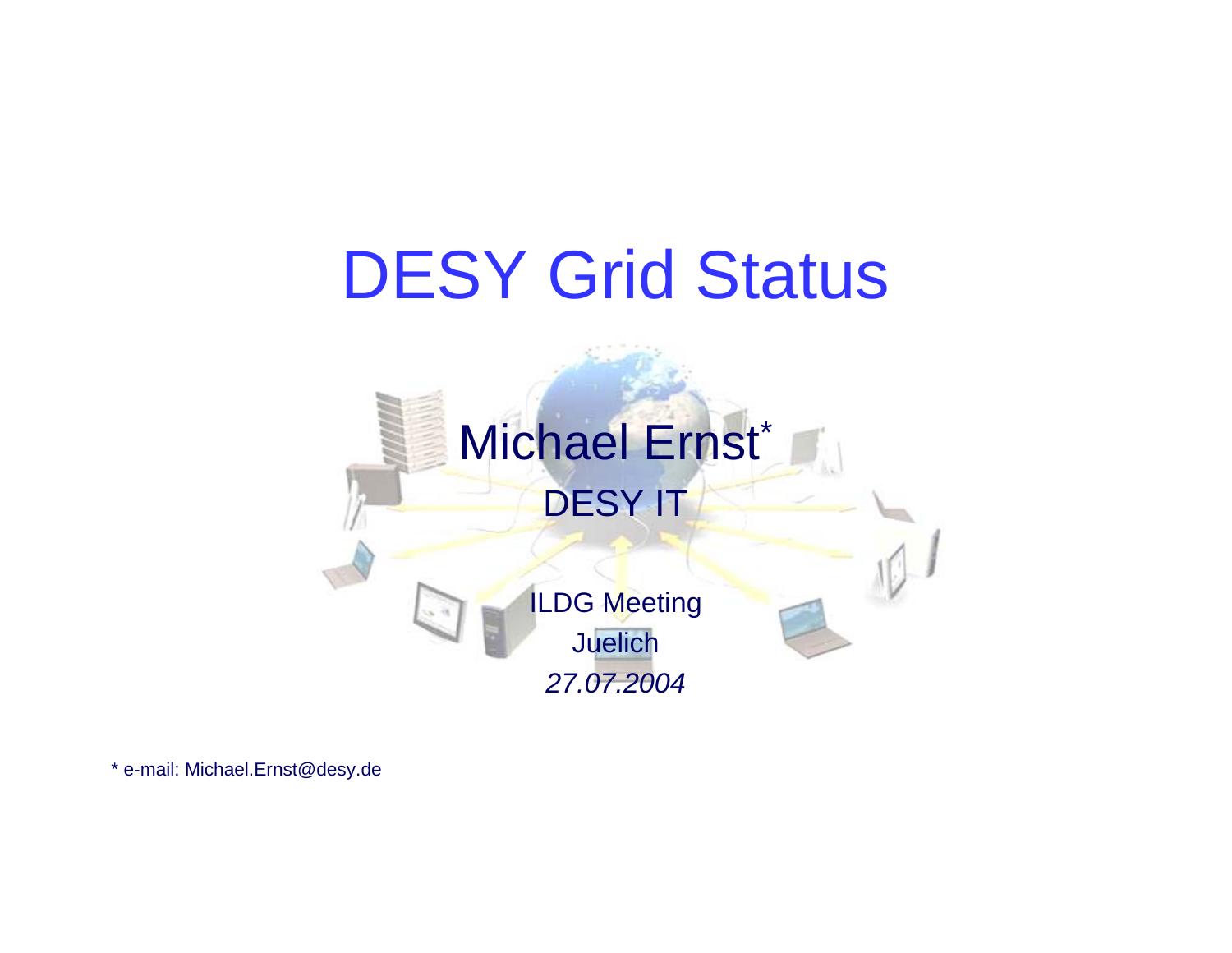

- •DESY Grid Testbed2
- $\bullet$ **E**nabling **G**rid for **E**-Science in **E**urope (EGEE) (SA1)
- $\bullet$ D-GRID (AK1,2,4,5)
- •**GHEP**
- •**I**nternational **L**attice **D**ata **G**rid (ILDG)
- $\bullet$ ( **L**inear **C**ollider **D**ata **G**rid (LCDG) )

- SRM/dCache based Storage Element
- $\bullet$ Global Catalogs for Metadata and Replica Location Service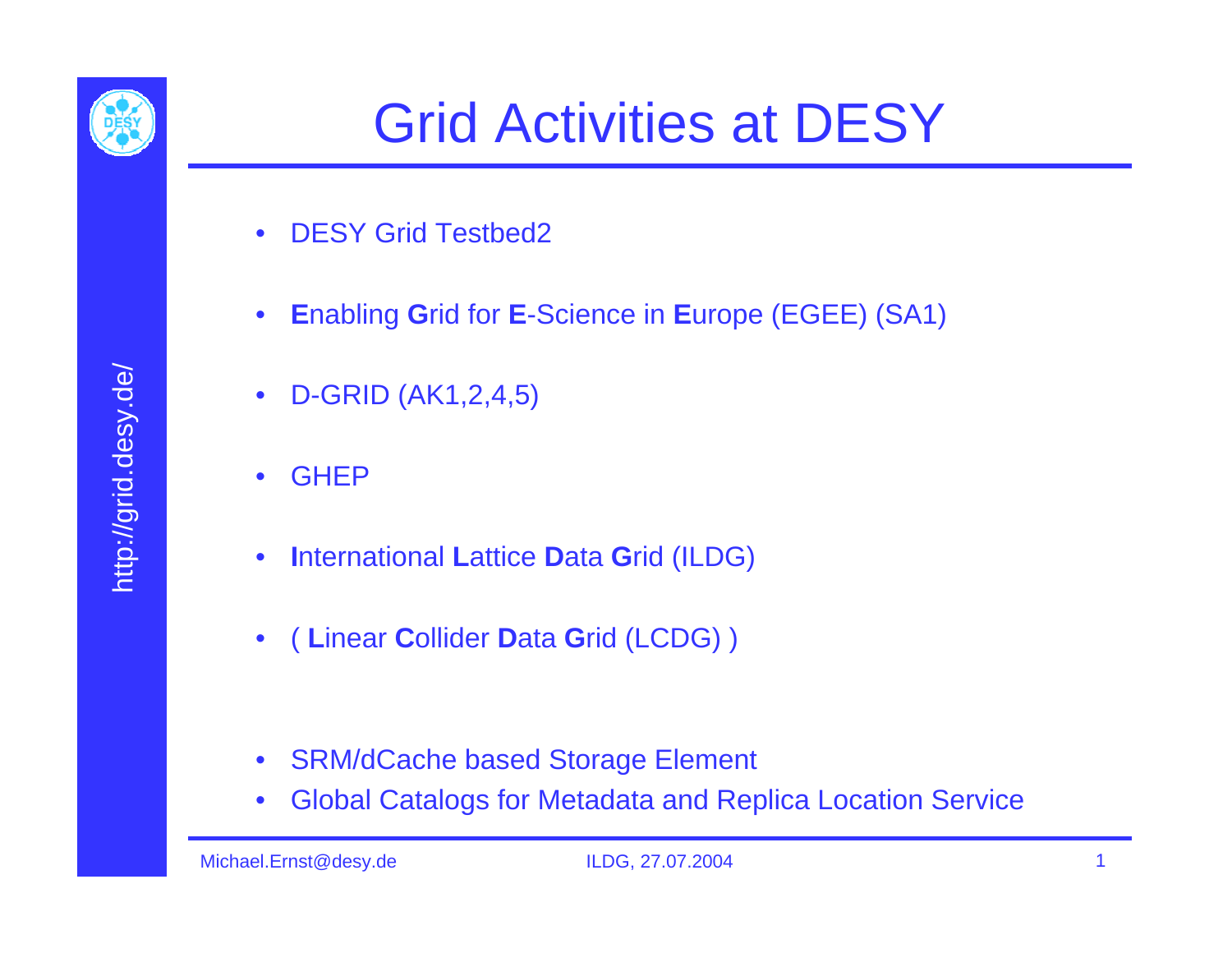

# DESY Grid Testbed2 …

- Setting up a uniform Grid infrastructure which serves the needs of all DESY experiments and groups (*"Federating Resources*")
- $\bullet$ 2-tier model: integration testbed and a production system
- •The Production system could be part of GHEP and EGEE
- • Installation is LCG-2-based exploiting LCFGng, see: http://grid.desy.de/testbed2/lcg-2\_lcfgng-install.html
- $\bullet$ DESY maintains VOs for DESY experiments and groups
- •Provisioning of resources to VOs is a matter of *policies*
- $\bullet$ Shares can be divided by means of the batch system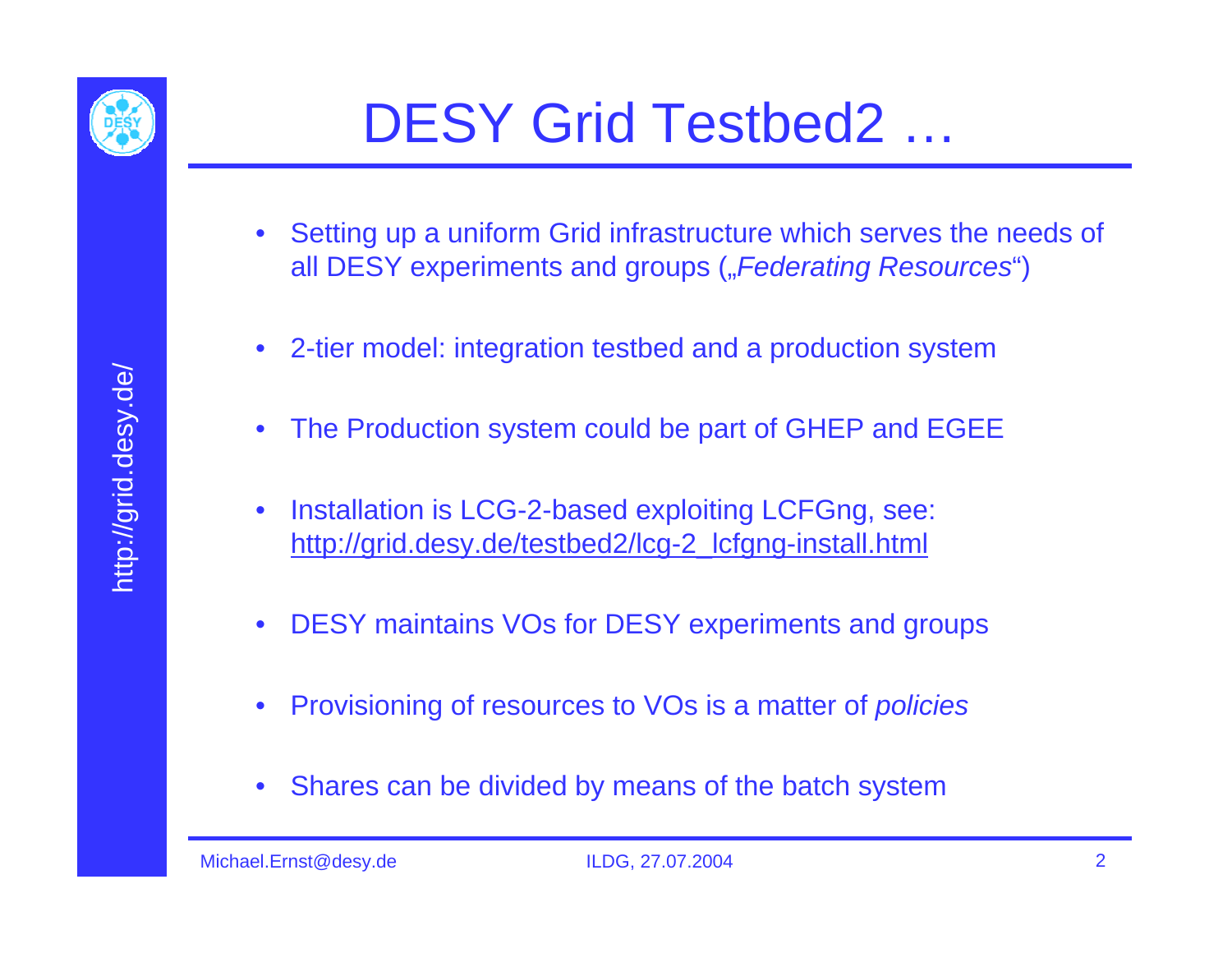

#### …DESY Grid Testbed2 …



Michael.Ernst@desy.de ILDG, 27.07.2004 3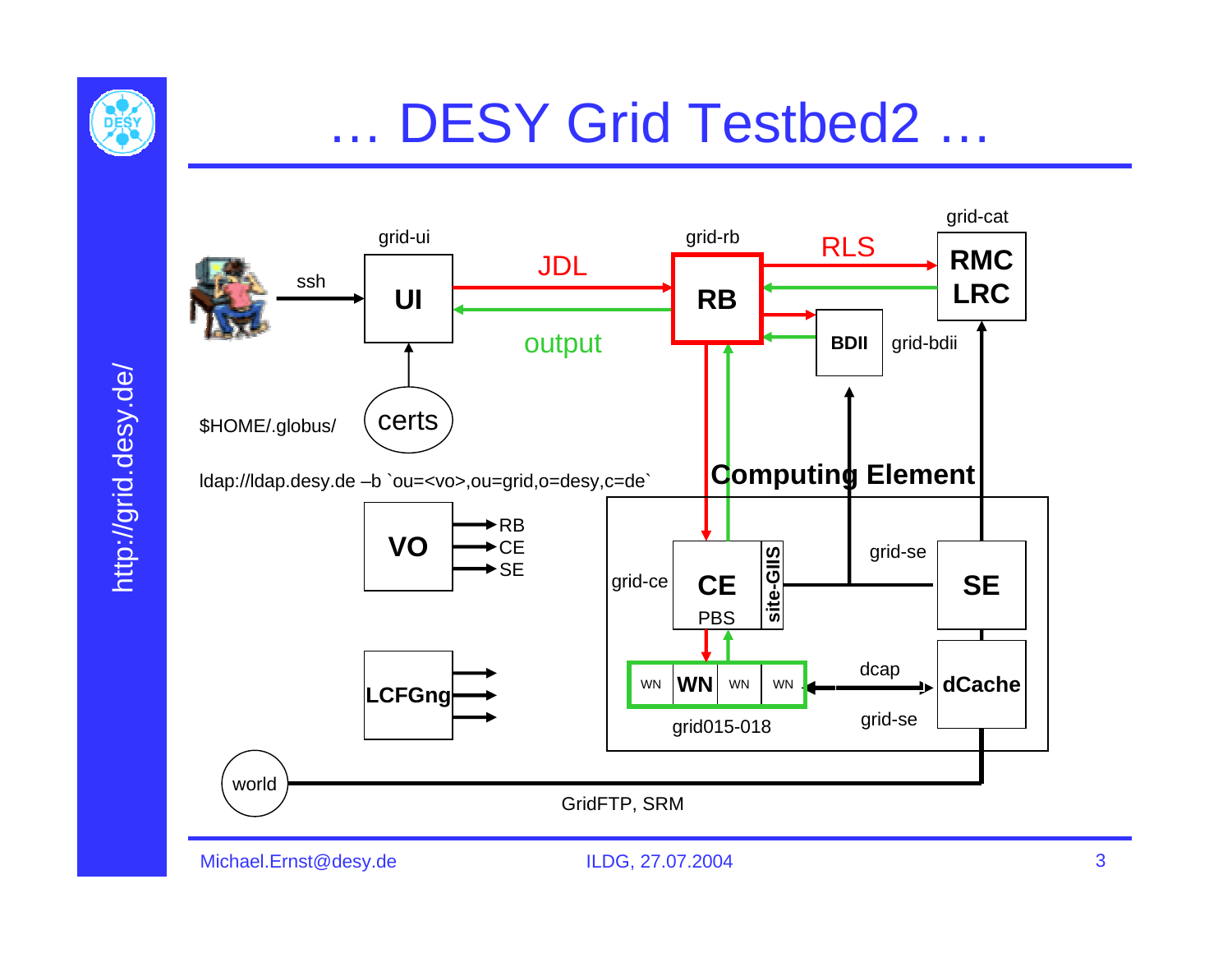

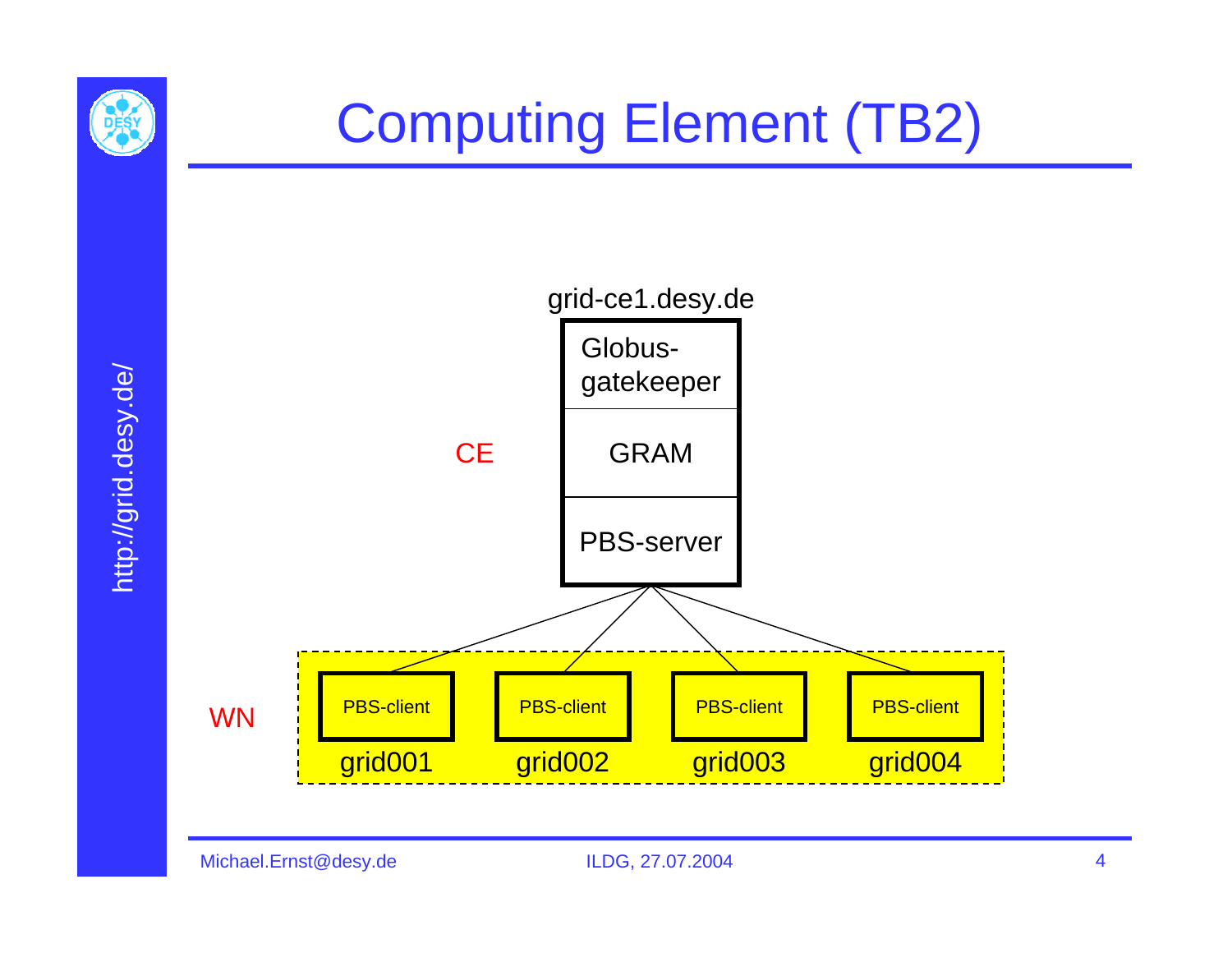

# Computing Element (planned)

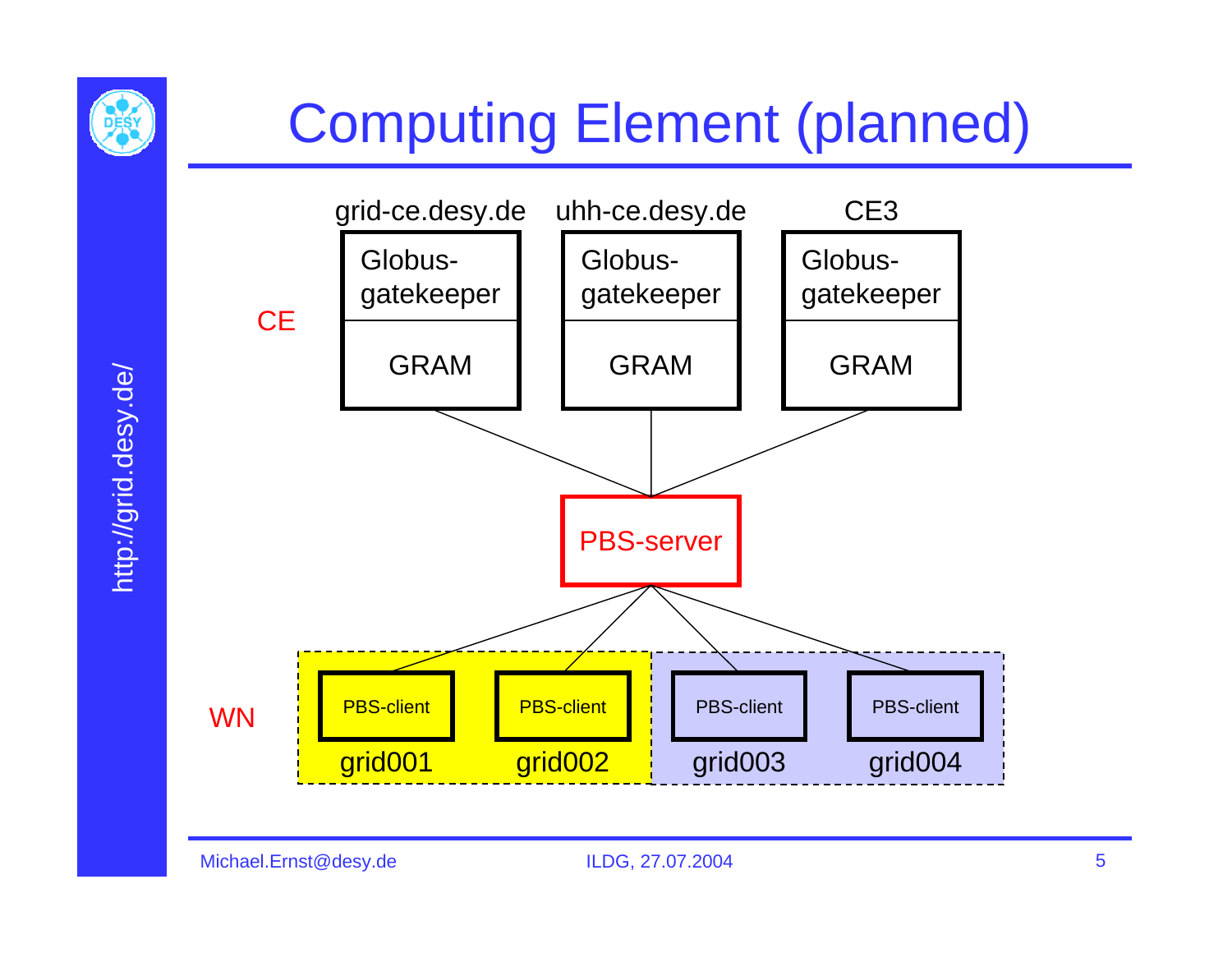

#### …DESY Grid Testbed2

ernst@grid-ui1: edg-job-list-match env.jdl Selected Virtual Organisation name (from JDL): dteam Connecting to host grid-rb1.desy.de, port 7772 \*\*\*\*\*\*\*\*\*\*\*\*\*\*\*\*\*\*\*\*\*\*\*\*\*\*\*\*\*\*\*\*\*\*\*\*\*\*\*\*\*\*\*\*\*\*\*\*\*\*\*\*\*\*\*\*\*\*\*\*\*\*\*\*\*\*\*\*\*\*\*\*\*\*\*

#### COMPUTING ELEMENT IDs LIST

The following CE(s) matching your job requirements have been found: e5grid03.physik.uni-dortmund.de:2119/jobmanager-lcgpbs-infinite grid-ce.physik.uni-wuppertal.de:2119/jobmanager-pbs-long grid01.phy.ncu.edu.tw:2119/jobmanager-lcgpbs-infinite gridkap01.fzk.de:2119/jobmanager-pbspro-default gtbcg12.ifca.unican.es:2119/jobmanager-lcgpbs-short gw39.hep.ph.ic.ac.uk:2119/jobmanager-lcgpbs-infinite hotdog46.fnal.gov:2119/jobmanager-pbs-infinite lcg-ce.usc.cesga.es:2119/jobmanager-lcgpbs-infinite lcg00125.grid.sinica.edu.tw:2119/jobmanager-lcgpbs-long lcg02.ciemat.es:2119/jobmanager-lcgpbs-infinite lcg2ce.ific.uv.es:2119/jobmanager-lcgpbs-infinite lcgce02.gridpp.rl.ac.uk:2119/jobmanager-lcgpbs-infinite lcgce02.ifae.es:2119/jobmanager-lcgpbs-dteam lxn1181.cern.ch:2119/jobmanager-lcgpbs-infinite t2-ce-01.mi.infn.it:2119/jobmanager-lcgpbs-infinite tbn18.nikhef.nl:2119/jobmanager-pbs-qshort zeus02.cyf-kr.edu.pl:2119/jobmanager-lcgpbs-short lcg00125.grid.sinica.edu.tw:2119/jobmanager-lcgpbs-infinite wn-04-07-02-a.cr.cnaf.infn.it:2119/jobmanager-lcgpbs-dteam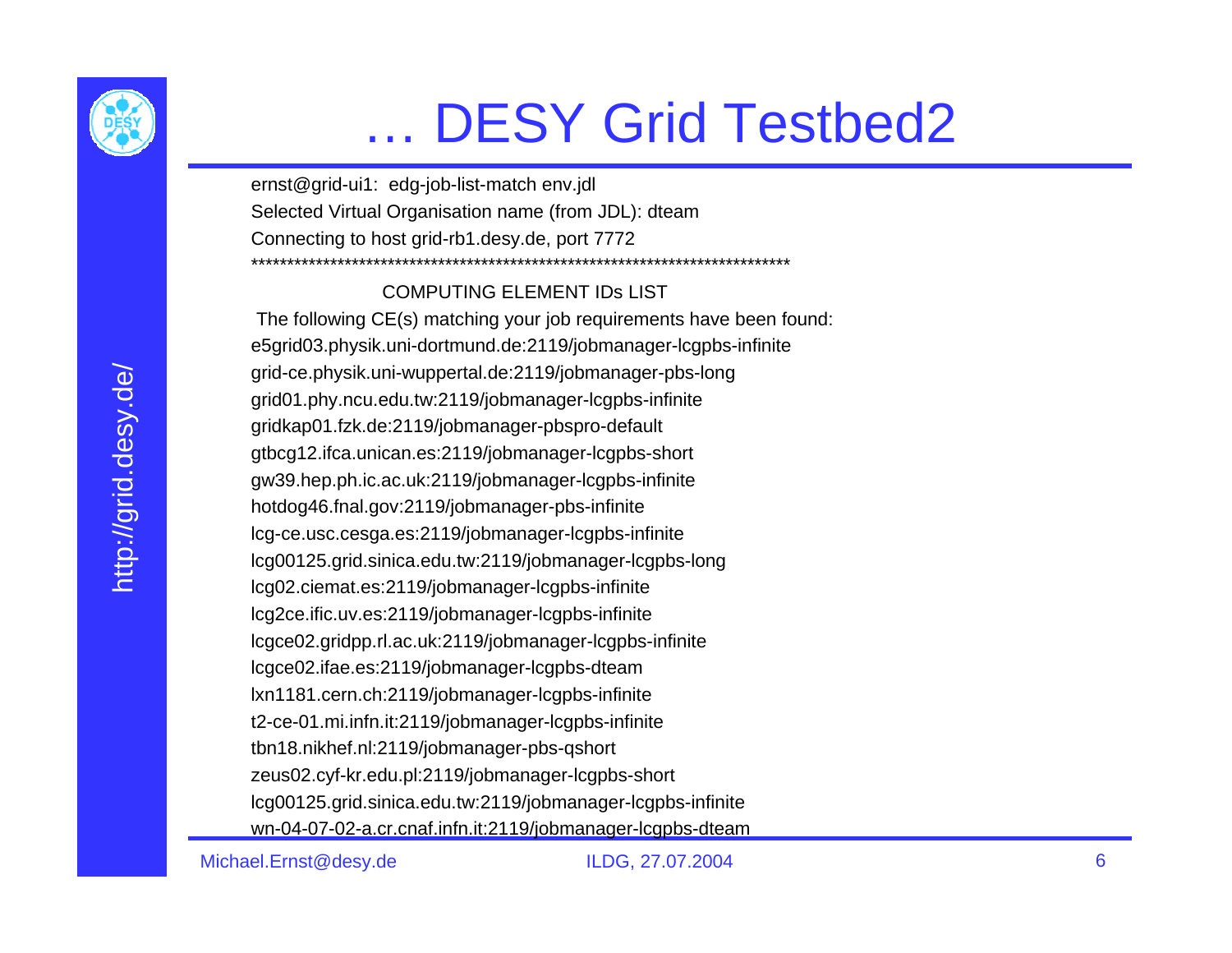

#### …DESY Grid Testbed2

#### Data Management Service information

ernst@grid-ui1: edg-rm –vo=ildg printInfo

LRC endpoint http:/grid-rc.desy.de:8080/ildg/edg-local-replica-catalog/services/edg-local-replica-catalog RMC endpoint http:/grid-rc.desy.de:8080/ildg/edg-replica-metadatacatalog/services/edg-local-replica-catalog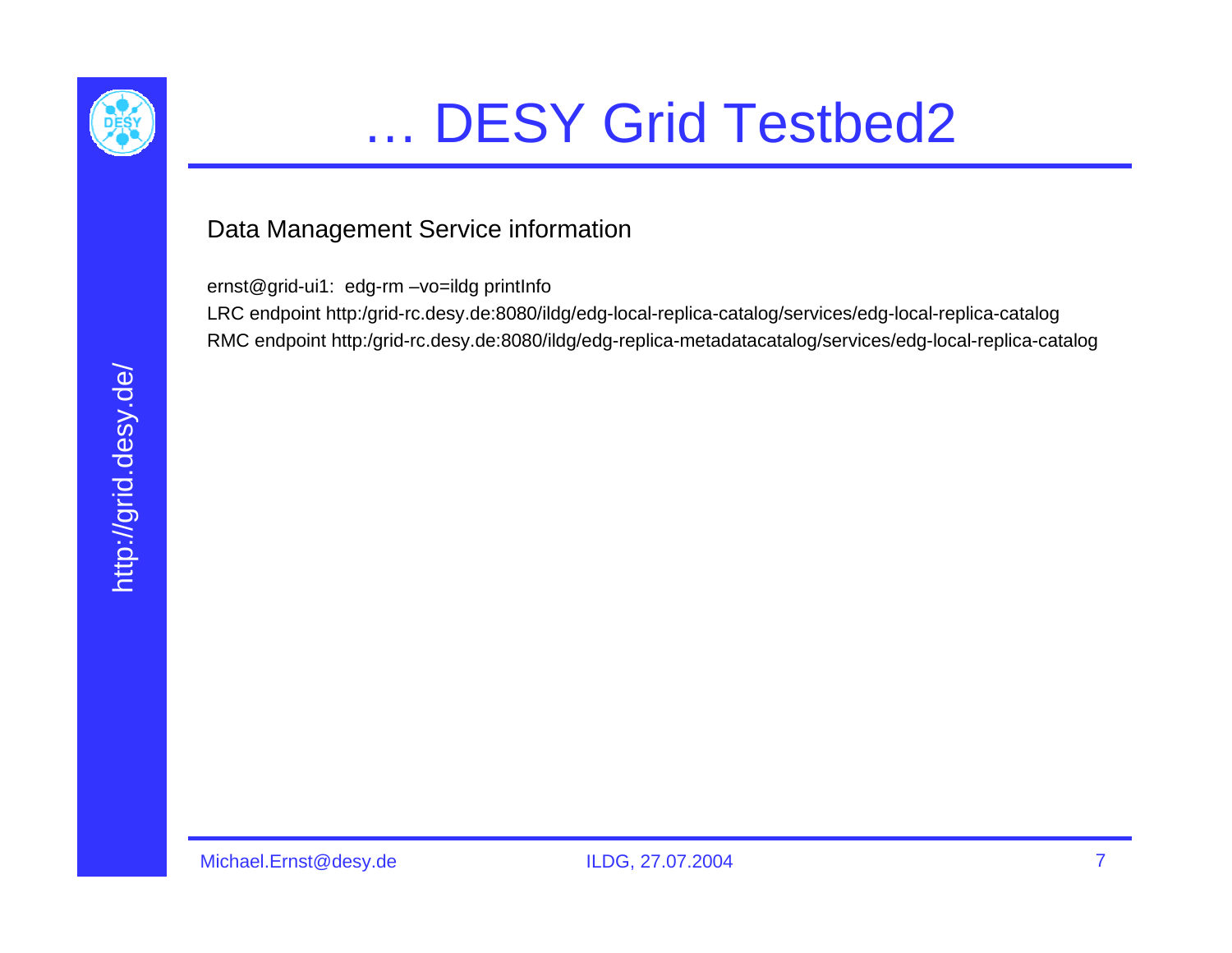

#### DESY & German & LHC VOs

#### DESY & German VOs

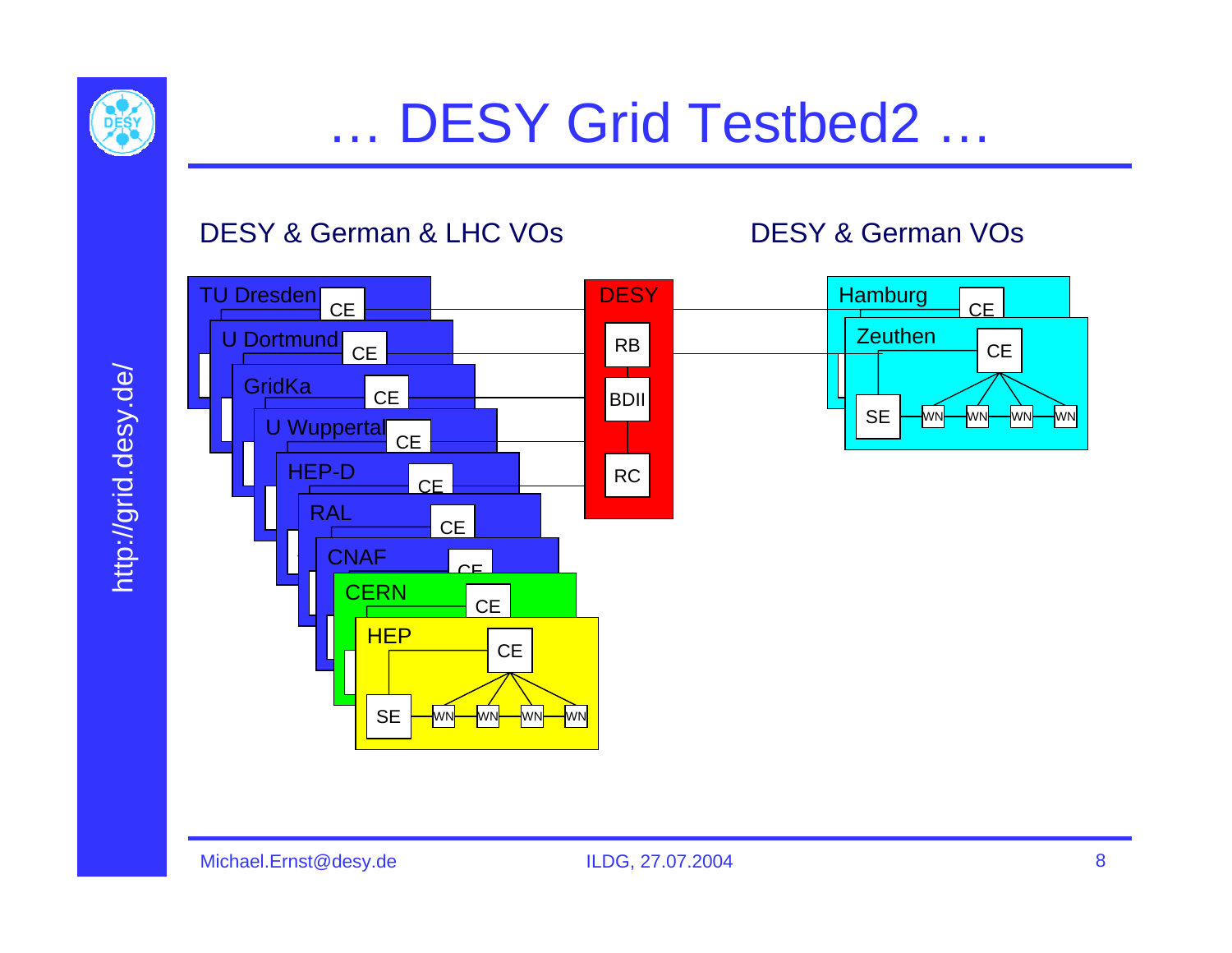

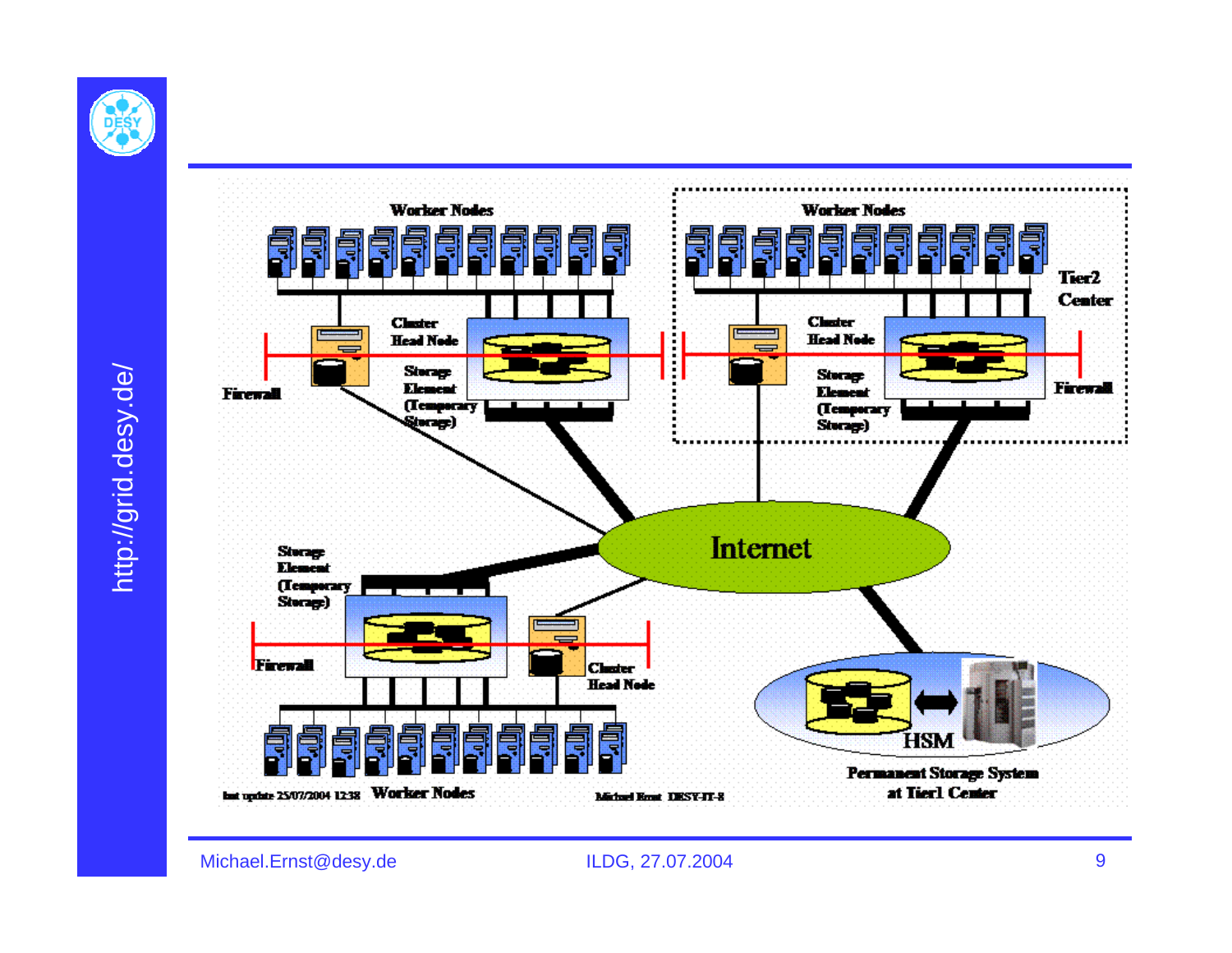

# The Functional View

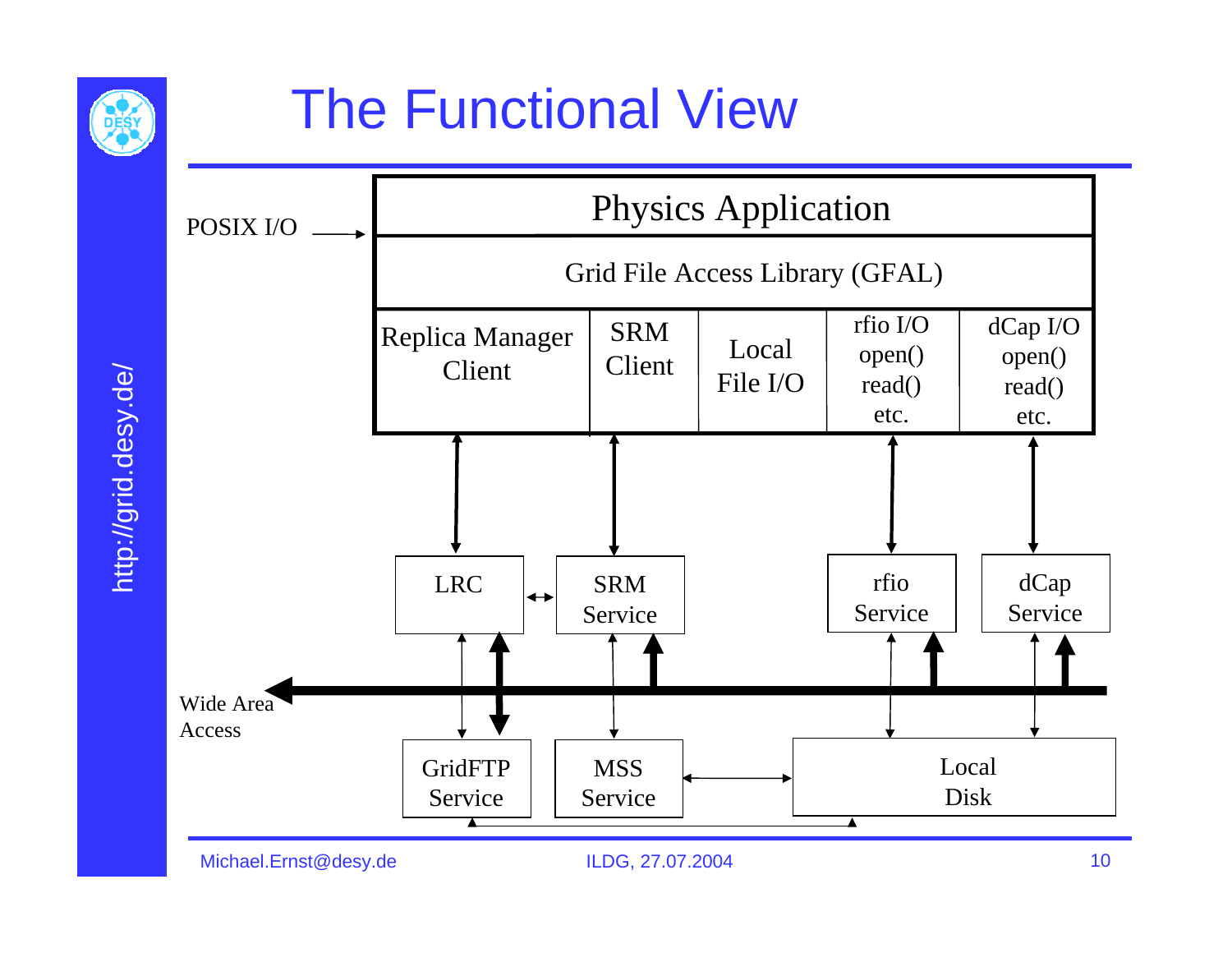#### *dCache dCacheComponents Components*

#### I/O Door Nodes

#### Admin Doors

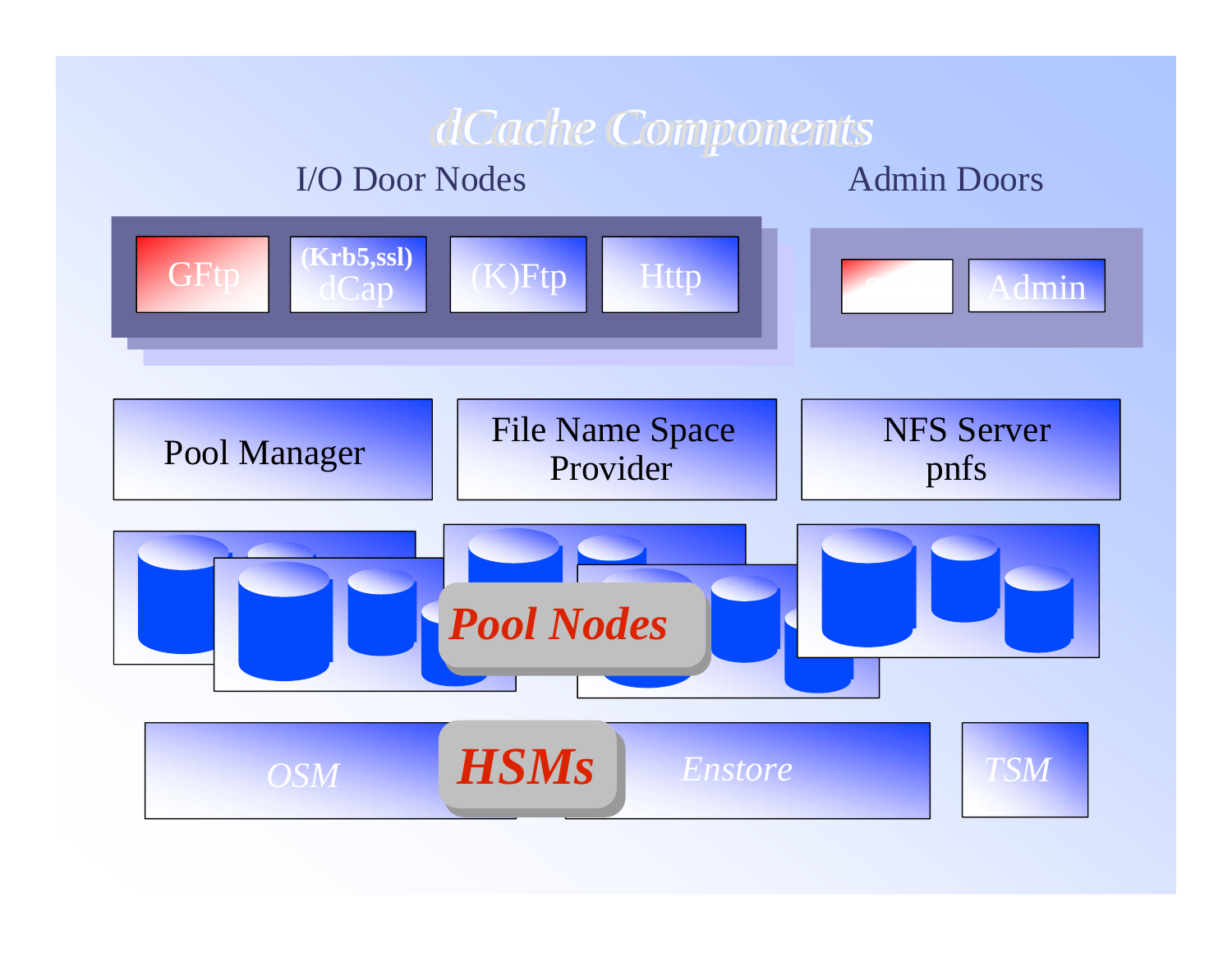

http://grid.desy.de/

http://grid.desy.de/

#### Where do SRMs belong in the Grid architecture?



#### Michael.Ernst@desy.de ILDG, 27.07.2004 12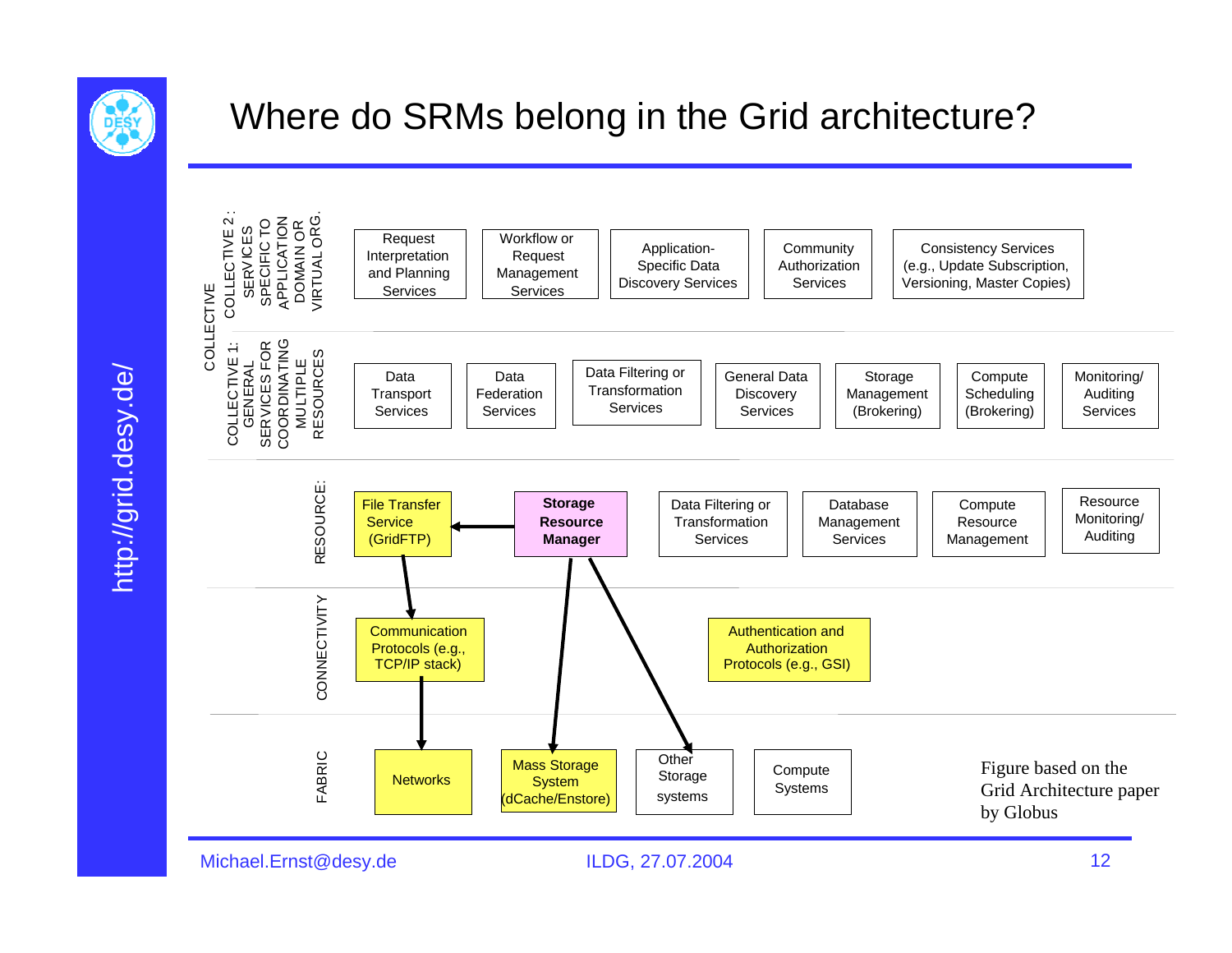

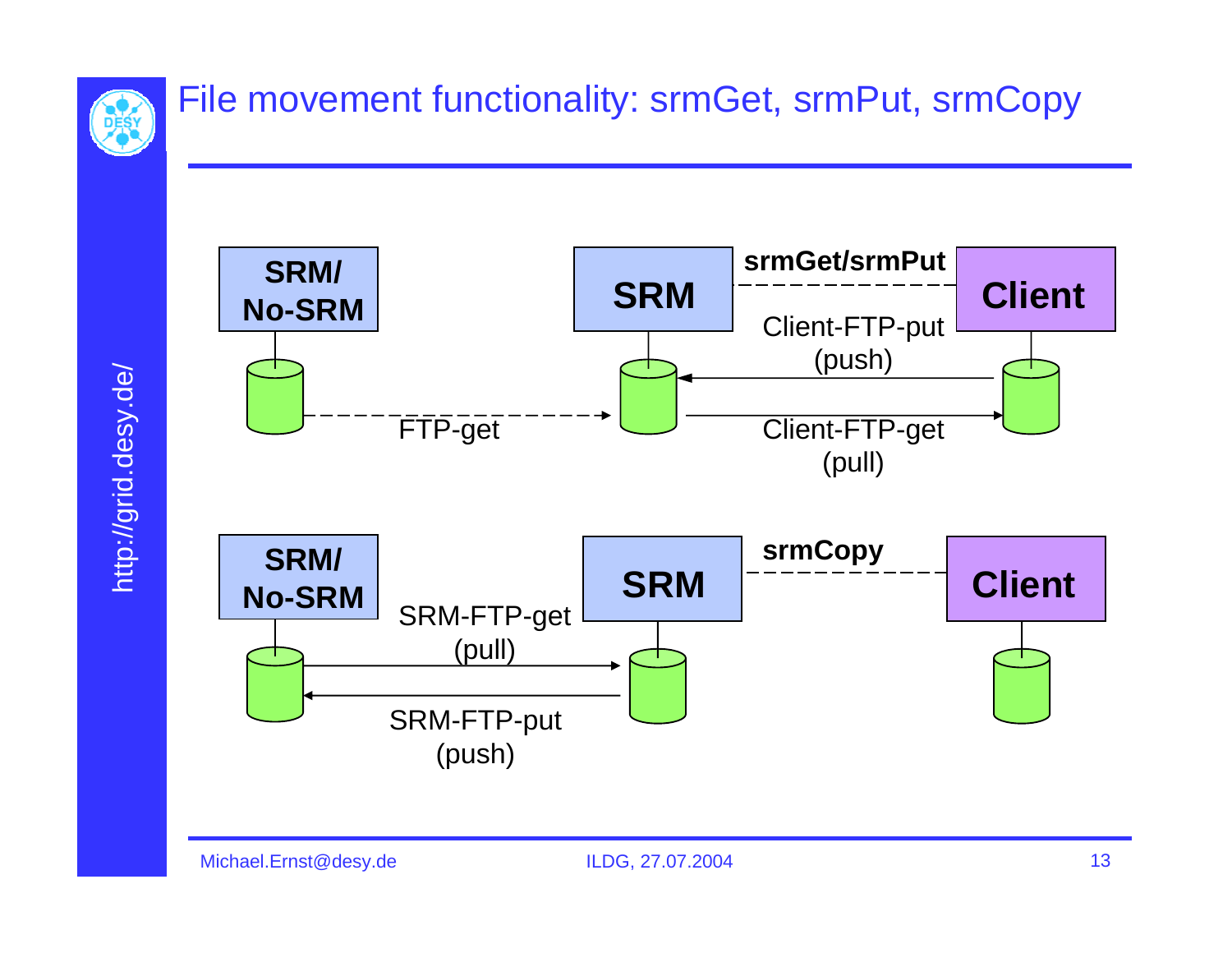

- DESY has a working Grid infrastructure
- $\bullet$ Member in the LCG-2 TestZone
- $\bullet$ DESY has a working ResourceBroker (RB)
- $\bullet$ DESY has installed Catalog Services (RMC/LRC) for supported VOs
- •Tests with international sites successful
- "DESY" VOs officially supported by LCG
- $\bullet$ We have a motivated community at DESY to use the Grid
- $\bullet$ DESY is Tier-0/1 for DESY experiments
- $\bullet$ DESY is setting up a production-level system (20 new servers)
- $\bullet$ Resources for DESY, GEHP, EGEE, etc.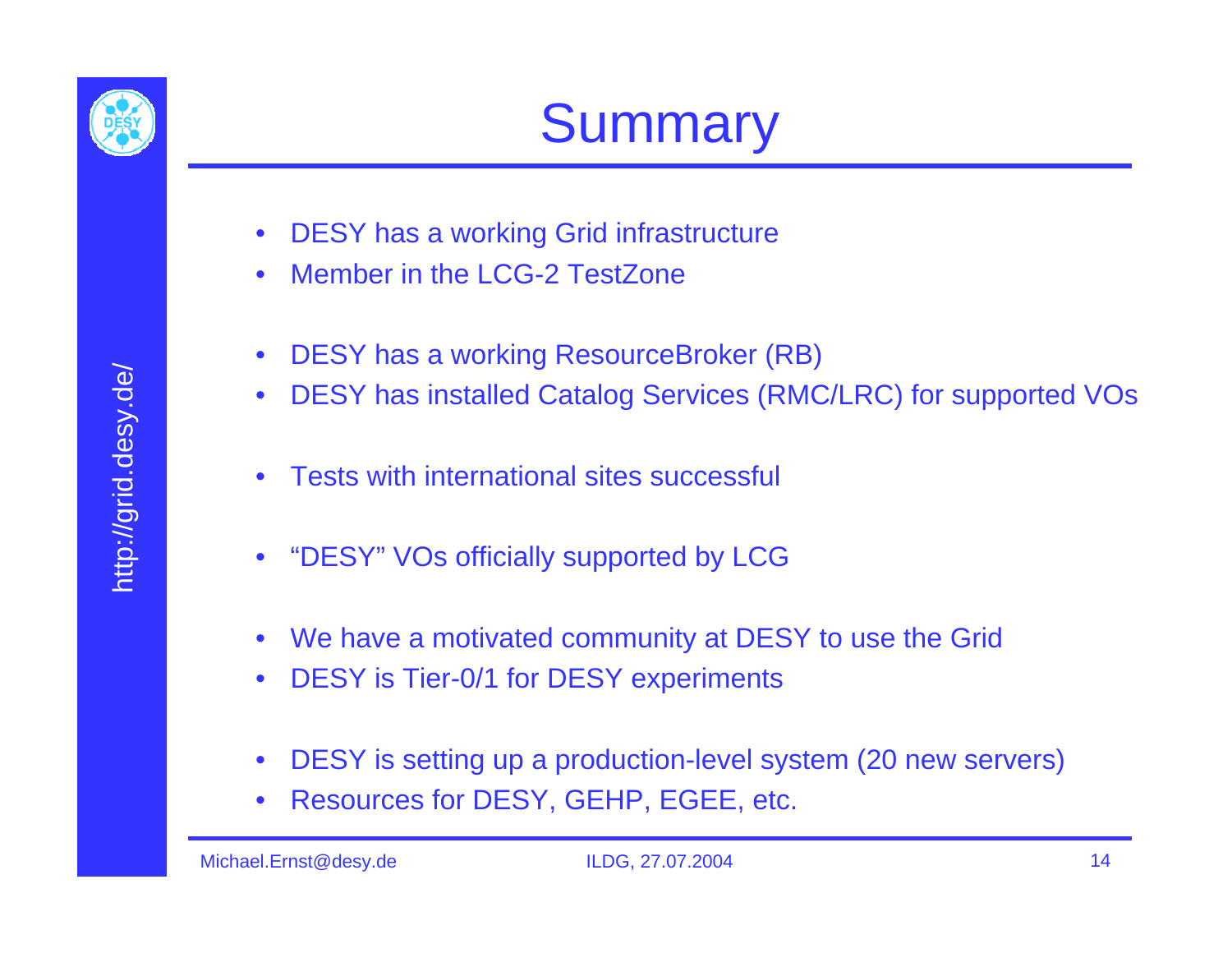

- Terabytes or petabytes of data
	- Often read-only data, "published" by experiments
- Large data storage and computational resources shared by researchers around the world
	- $\blacksquare$  Distinct administrative domains
	- Respect local and global policies governing how resources may be used
- Access raw experimental data
- Run simulations and analysis to create "derived" data products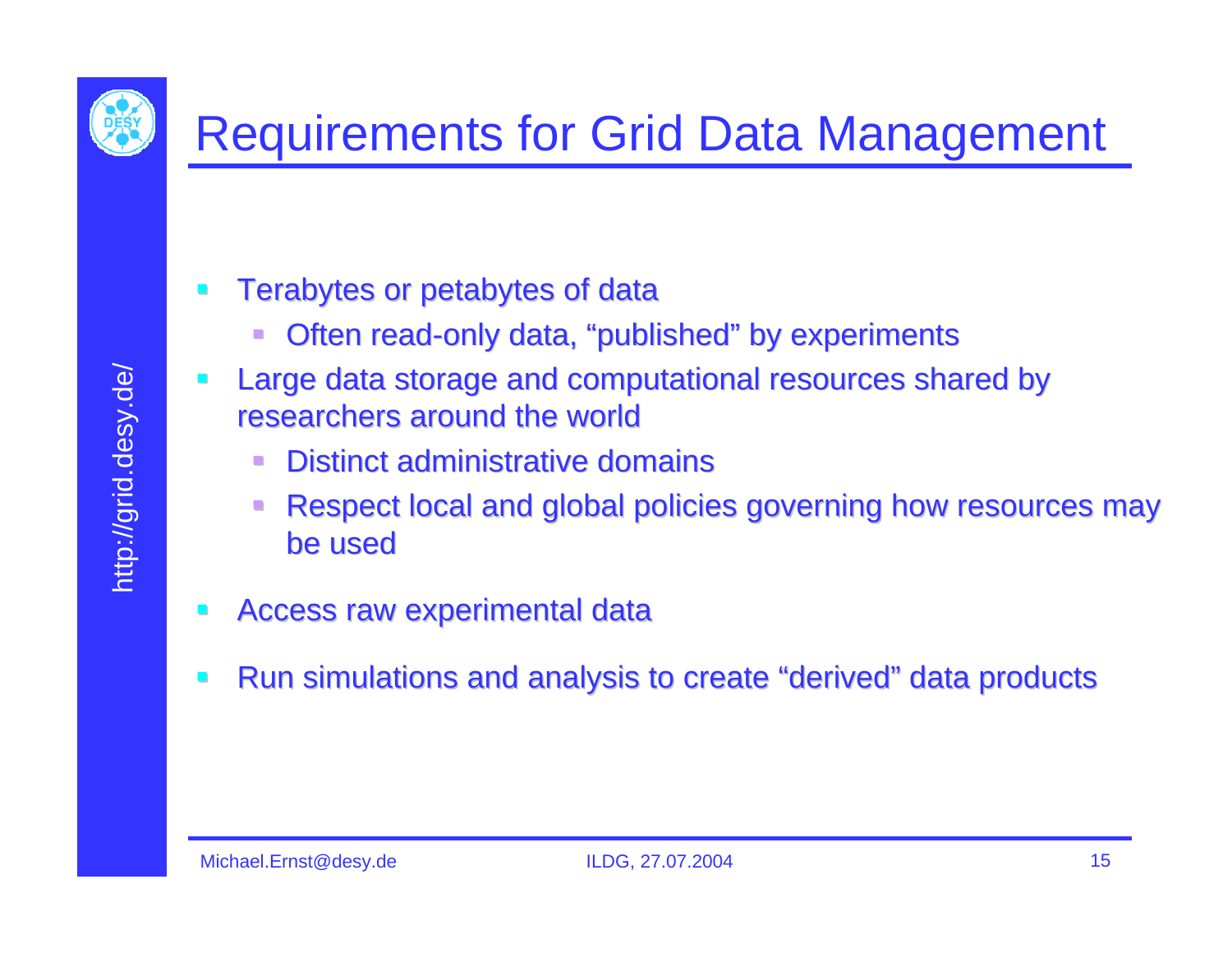

### Requirements for Grid Data Management

- Locate data
	- Record and query for existence of data
- Data access based on metadata
	- $\Box$ High-level attributes of data
- Support high-speed, reliable data movement
	- E.g., for efficient movement of large experimental data sets
- Support flexible data access
	- $\overline{\phantom{a}}$ E.g., databases, hierarchical data formats (HDF), aggregation of small objects aggregation of small objects
- **Data Filtering** 
	- O Process data at storage system before transferring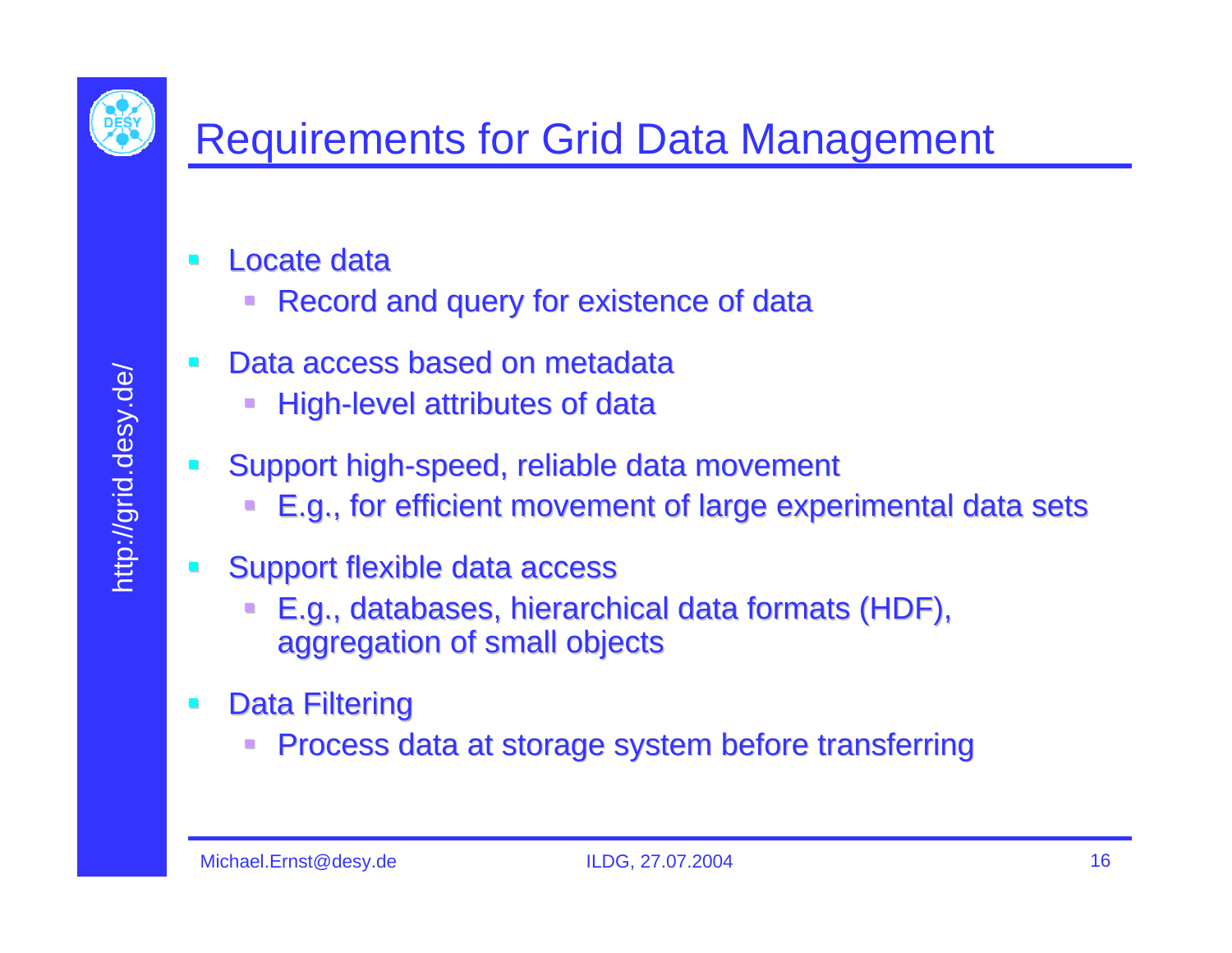

#### Requirements for Grid Data Management

- $\mathcal{L}_{\mathcal{A}}$ Planning, scheduling and monitoring execution of data requests and computations and computations
- $\mathcal{L}_{\mathcal{A}}$ Management of data replication
	- Register and query for replicas
	- Select the best replica for a data transfer
	- **Security** 
		- Protect data on storage systems
		- Support secure data transfers
		- $\overline{\mathcal{L}}$ Protect knowledge about existence of data
- $\mathbf{r}$ **u** Virtual data
	- Desired data may be stored on a storage system ("materialized") or created on demand

 $\mathcal{L}_{\mathcal{A}}$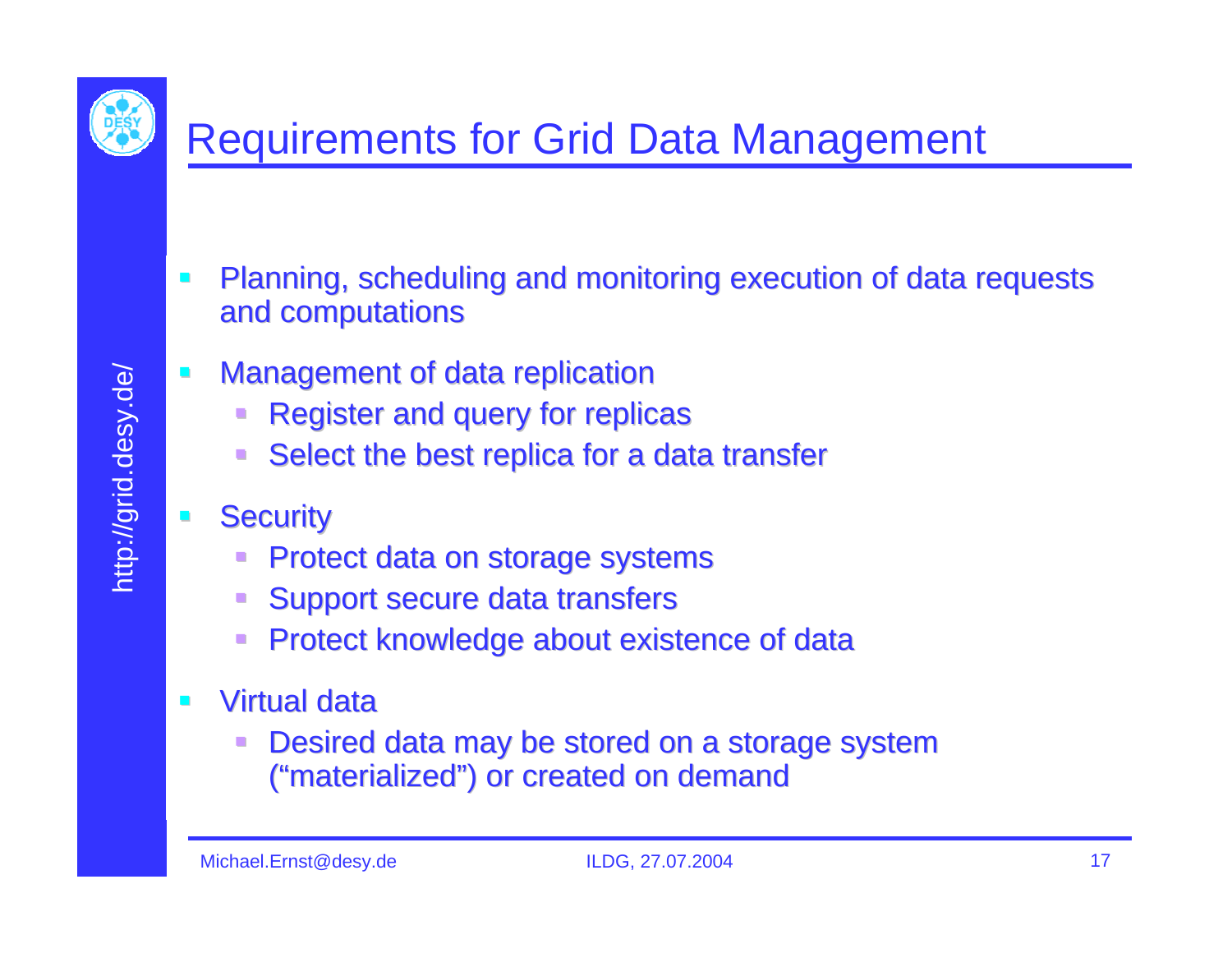# Functional View of Grid Data Management

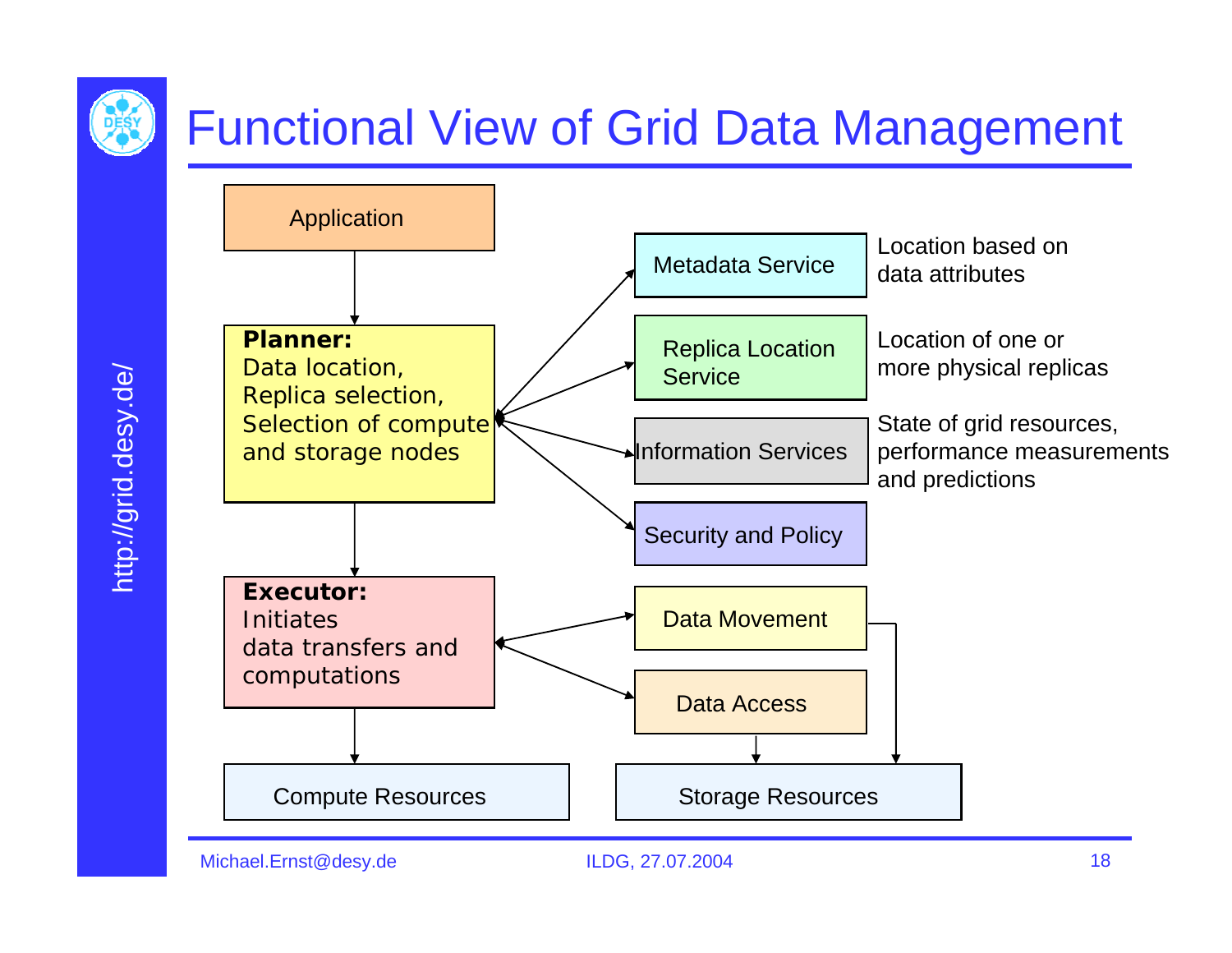

# Data Grid Architecture incl. RLS

Application oriented Data Services

Data Management Services

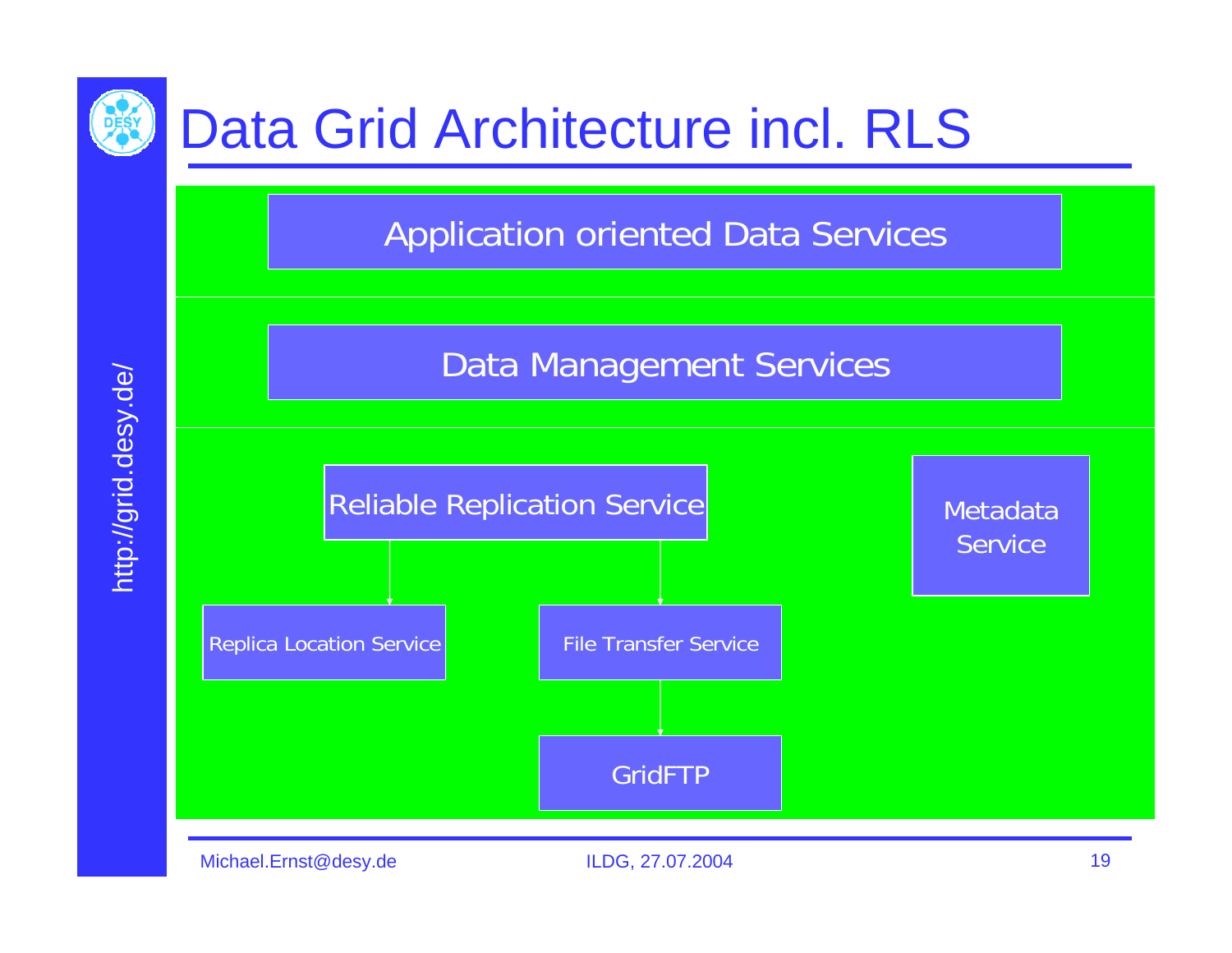

# **Components**

- **GridFTP protocol for secure, efficient WAN data transfer**
- File Transfer service for reliable transfer of files between storage systems
- $\mathcal{L}_{\mathcal{A}}$ **Replica Location Service (RLS)**
- $\blacksquare$ a reliable replication service that provides coordinated, fault-tolerant data movement and RLS updates
- $\mathcal{L}_{\mathcal{A}}$ a metadata service containing information that describes logical files
- $\mathcal{L}_{\mathcal{A}}$ one or more higher level data m anagement services (master copy management, workflow management, etc.)
- application-oriented data services that implement applicationspecific semantics and policies such as preferences for replica selection or access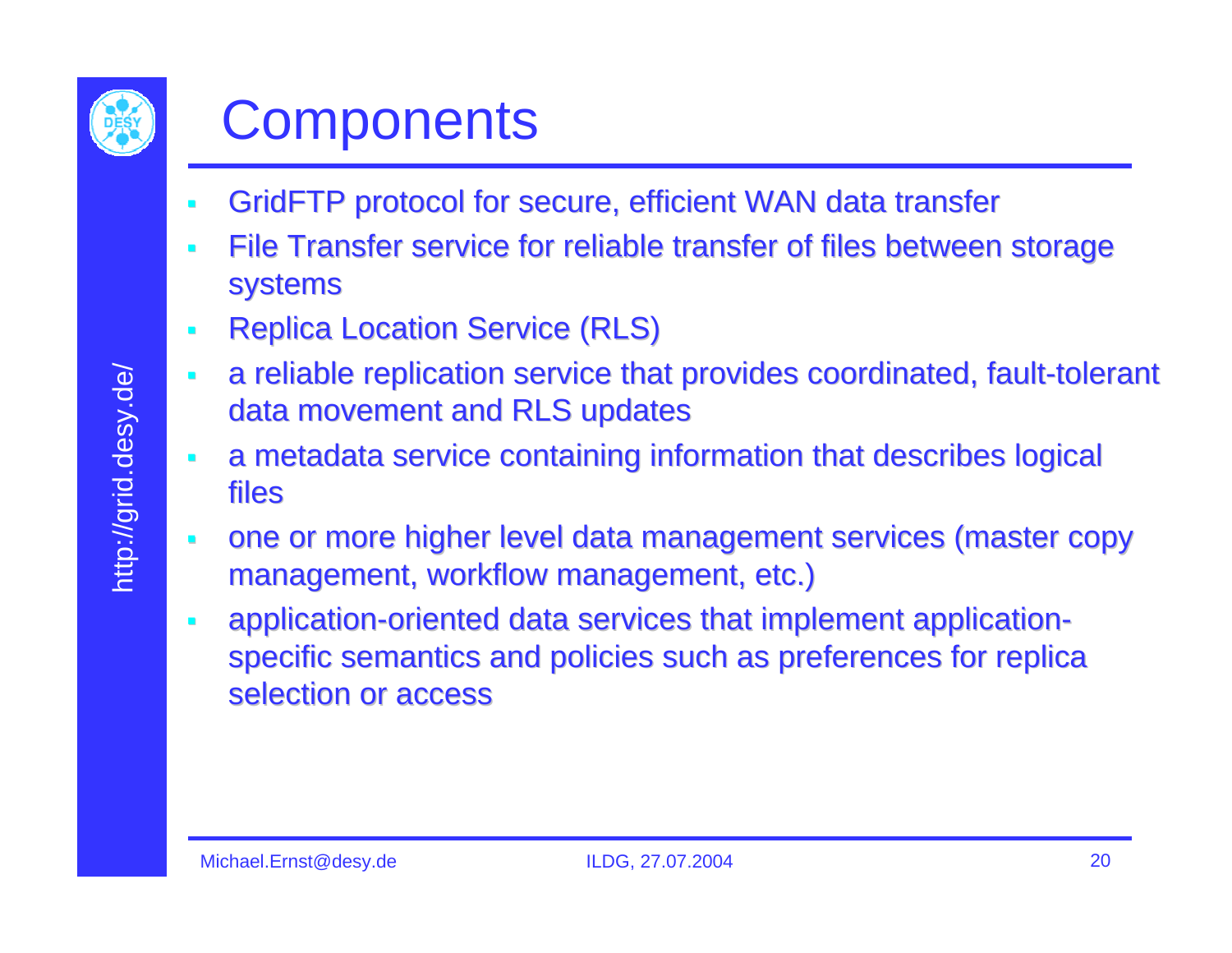

# Replica Location Service (RLS)

- A distributed registry service that records the locations of data copies and allows discovery of replicas
- Maintains mappings between *logical* identifiers and *target names*
	- Physical targets: Map to exact locations of replicated data
	- Logical targets: Map to another layer of logical names, allowing storage systems to move data without informing the RLS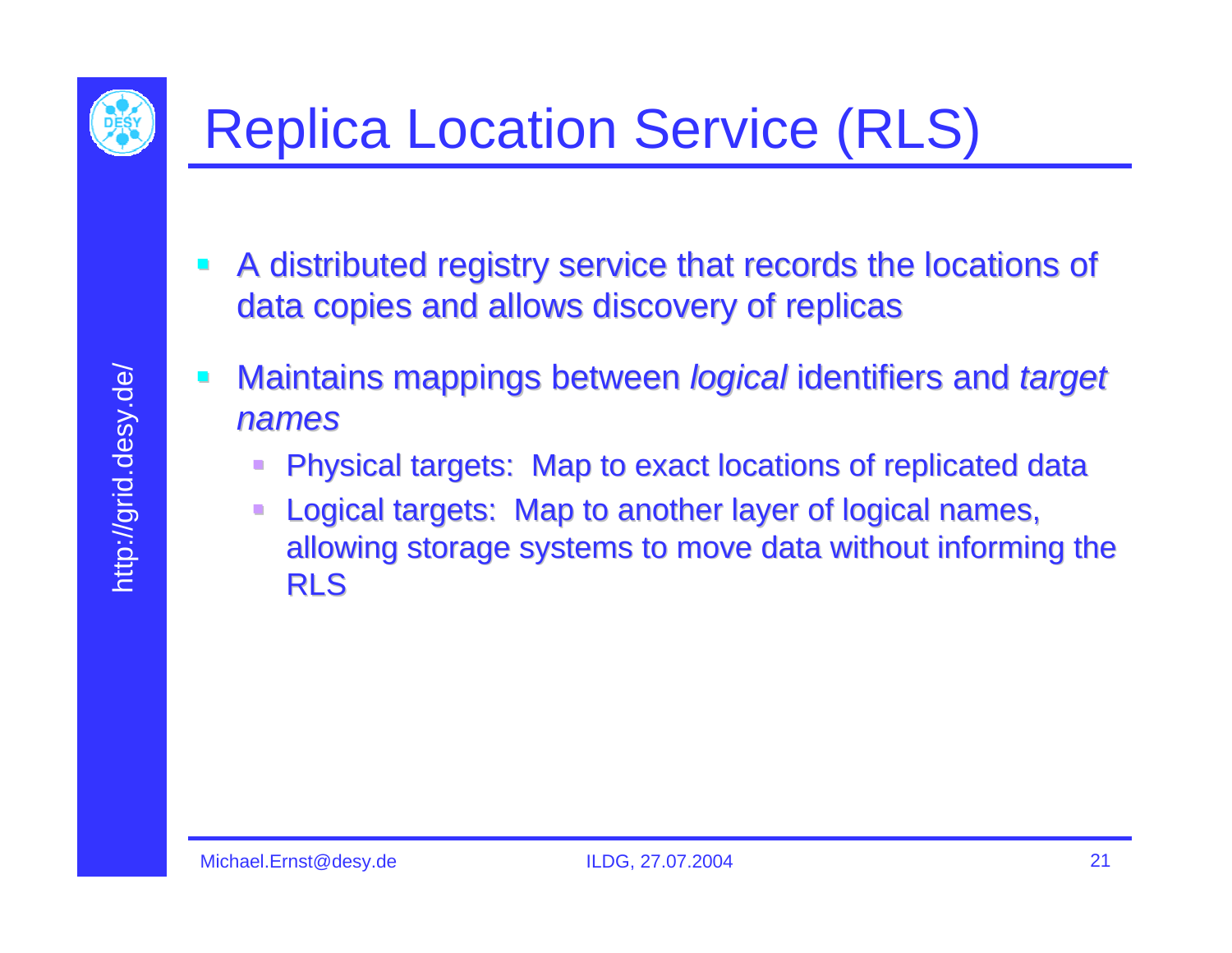

## LFNs, PFNs, GUIDs



http://grid.desy.de/ http://grid.desy.de/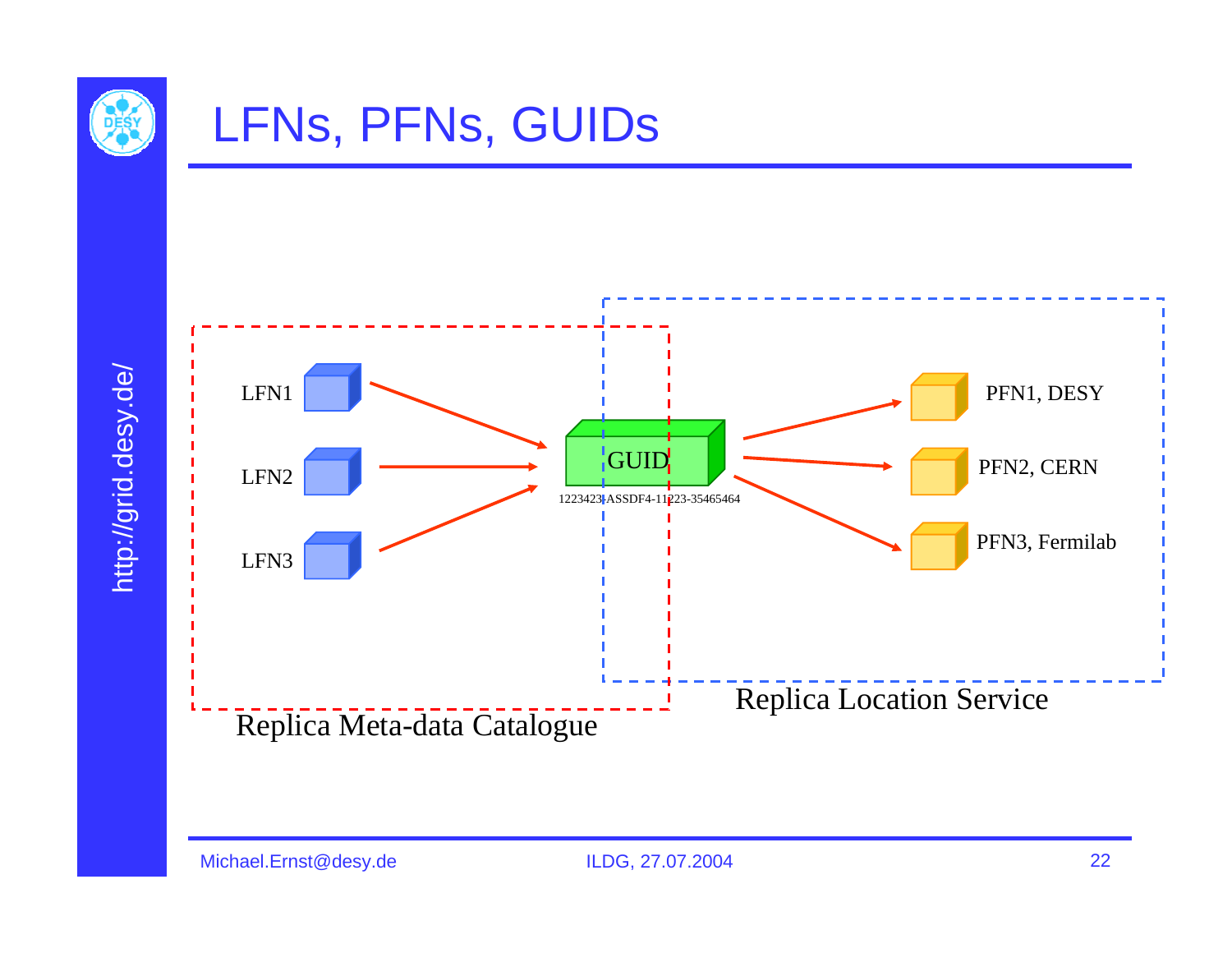



#### **Local Replica Catalogs**

- de Signed LRC LRC LRC LRC LRC<br>
Local Replica Catalog<br>
target mappings on a site • LRCs contain consistent information about logical-totarget mappings on a site
	- •RLIs nodes aggregate information about LRCs
	- • Soft state updates from LRCs to RLIs: relaxed consistency of index information, used to rebuild index after failures
	- •Arbitrary levels of RLI hierarchy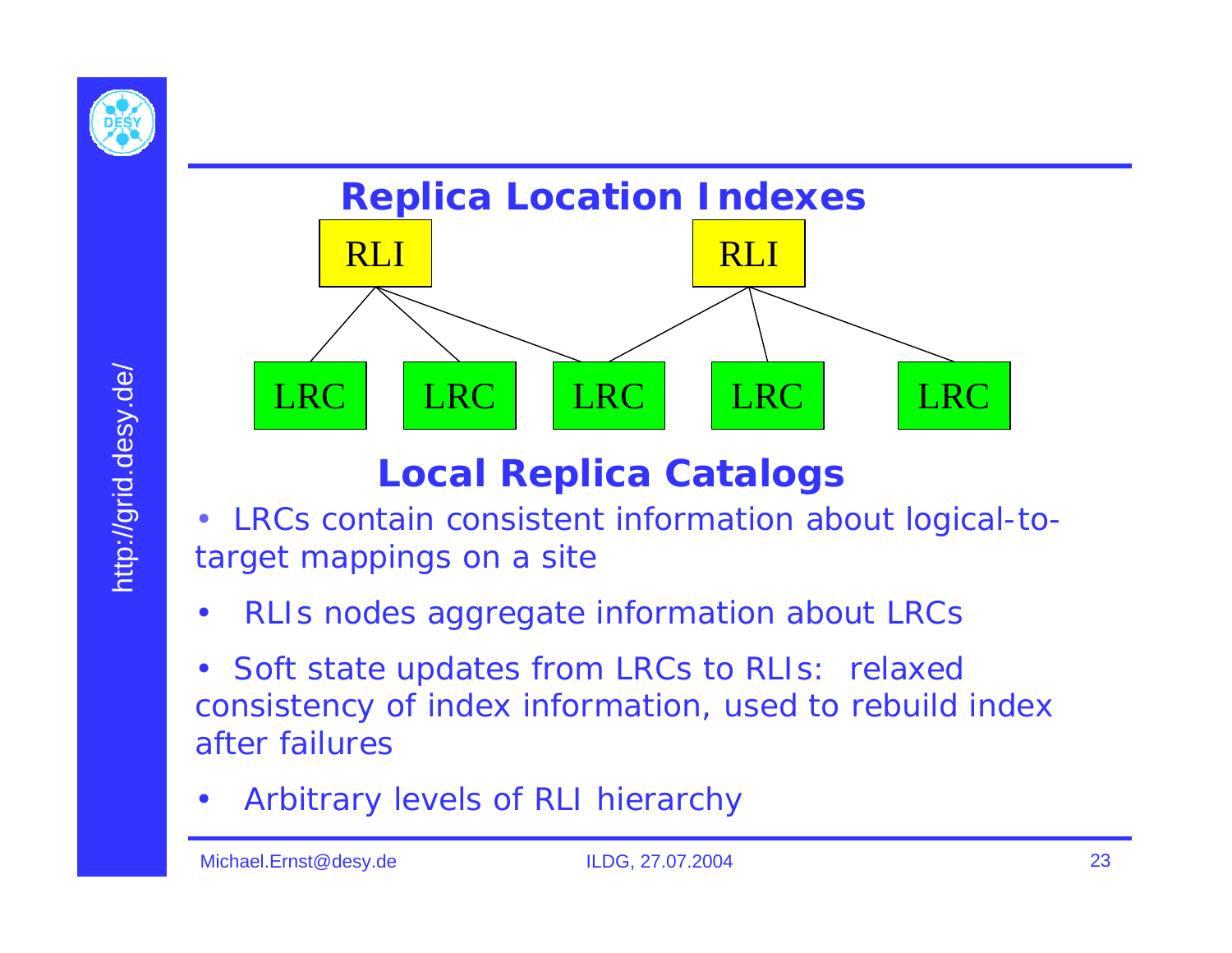# Replica Manager Architecture



Michael.Ernst@desy.de ILDG, 27.07.2004 24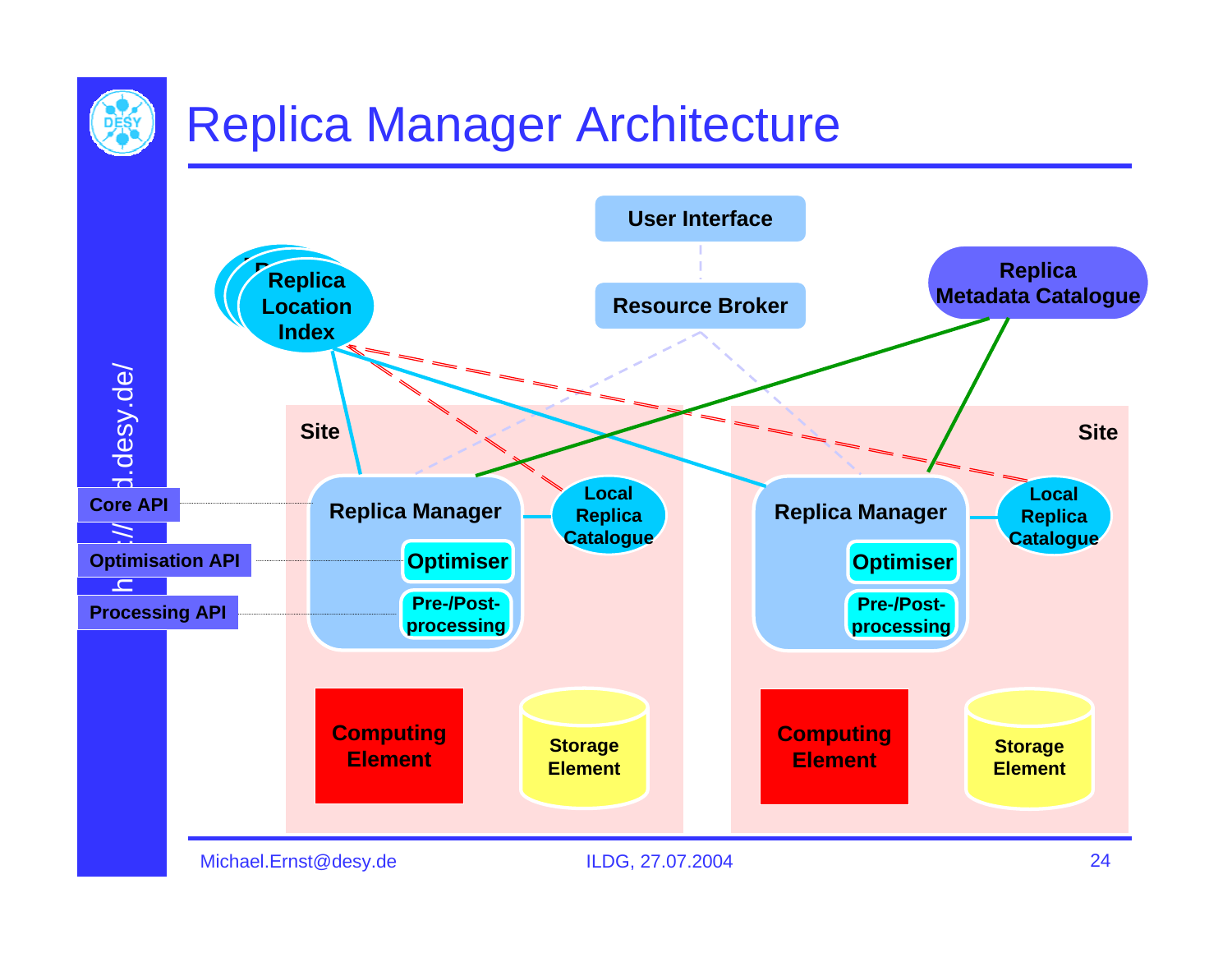

http://grid.desy.de/ http://grid.desy.de/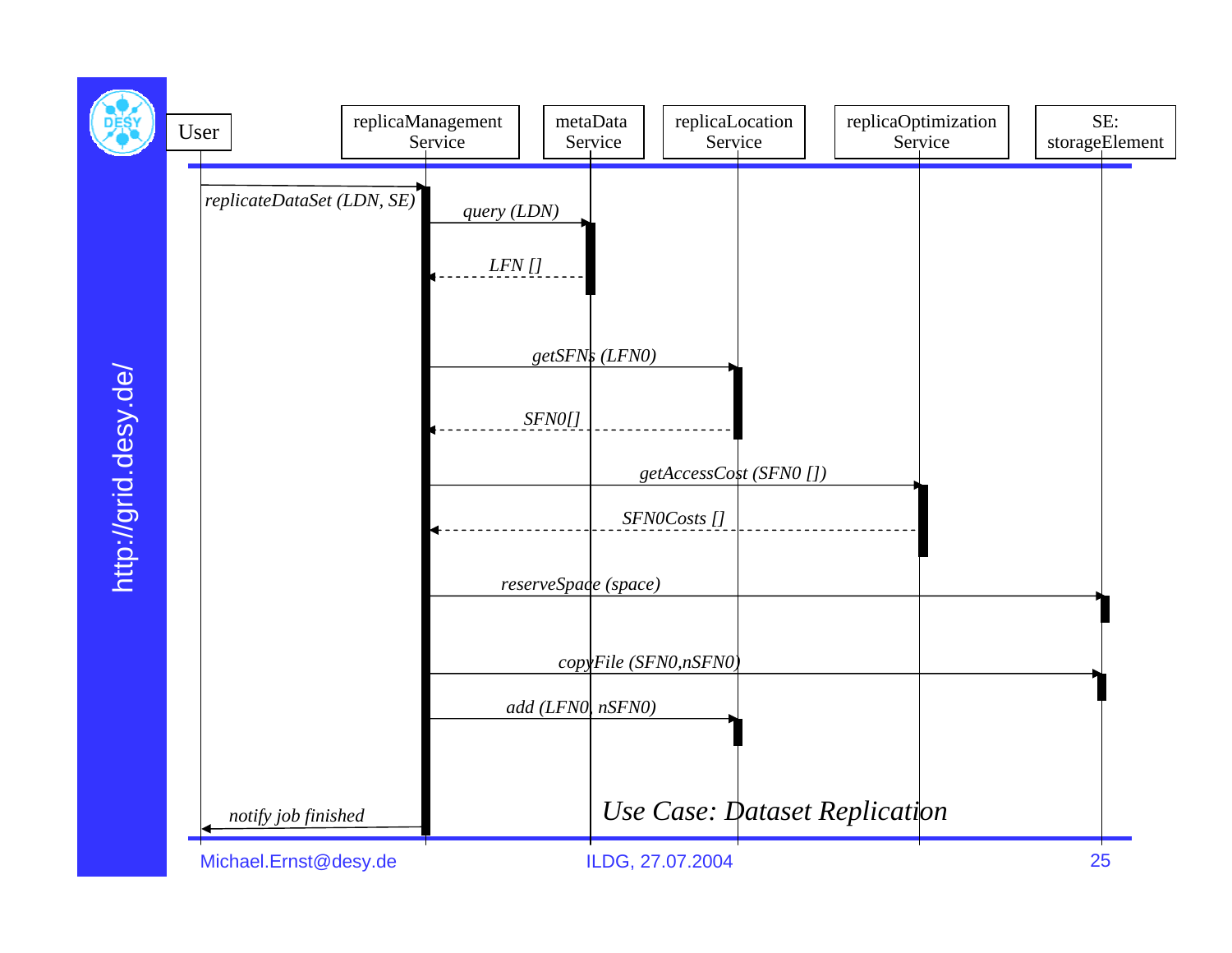

#### Status of Catalog Installation at DESY (07/23/2004)

- $\mathcal{L}_{\mathcal{A}}$ Both the Local Replica Catalog (LRC) and the Replica Metadata Catalog (RMC) are installed and are part of the DESY LCG Testbed2
	- Distinct Instances of LRC/RMC for
		- $\blacksquare$ DESY (catch all), Baikal, H1, HERA-B, HERMES, Icecube, ILDG, LC, ZEUS
	- Catalog endpoints published via the Grid Information Service (GRIS)
	- $\mathcal{L}_{\mathcal{A}}$ EDG Replica Manager (Client Software) installed on the UIs and on the WNs can be used to transfer files into/out of Grid-enabled storage systems (Classic and SRM/dCache SEs)
	- $\mathcal{L}_{\mathcal{A}}$ As part of the Job Description Language (jdl) Logical File Names (LFN) can be specified to retrieve files as job input data and to transfer results to a Permanent Storage system (e.g. the Production dCache/OSM system at DESY)
	- JAVA CLI and C++ API (much faster than CLI) JAVA CLI and C++ API (much faster than CLI)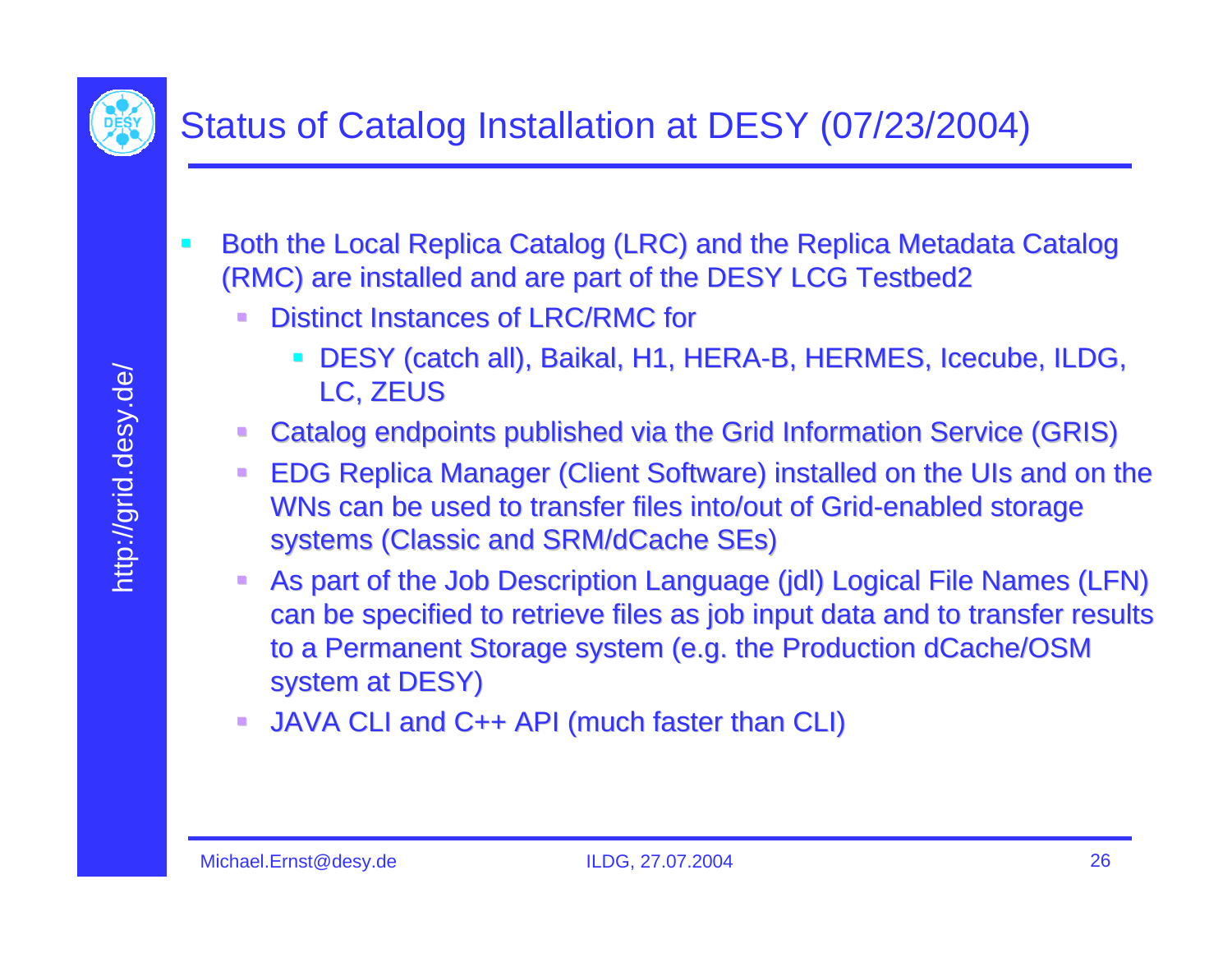

#### $\blacksquare$ **Management Commands**

- copyAndRegisterFile Put local file into Grid Storage & register it in the Catalog(s); can be both LRC and RMC with a single command
- BulkCopyAndRegister Do multiple copyAnd Registers
- $\blacksquare$ replicateFile **Replicate an existing file to a certain Grid** Storage, update catalog
- $\Box$ ■ deleteFile Delete a file from Storage (can be asked to remove all replicas) and remove entry from Catalog (LRC only)
- $\Box$ getTurl Get a TURL given a SURL and a protocol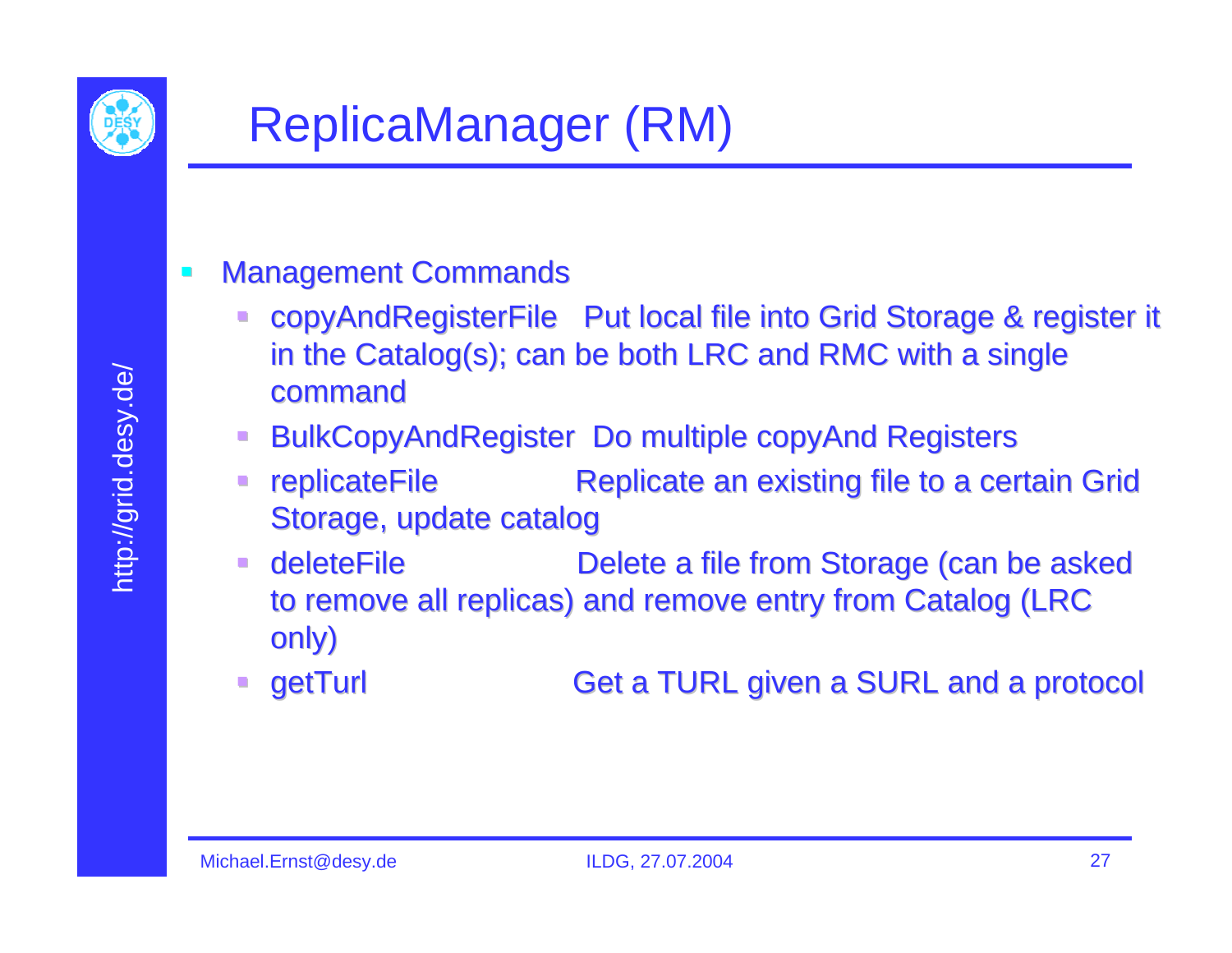

- **Catalog Commands** 
	-
	- catalog
	-
	-
	- $\mathcal{L}$ **I**listGUID
	- $\blacksquare$ ■ addAlias
	- $\mathcal{C}^{\mathcal{A}}$ ■ removeAlias
	- $\Box$

registerFile Register a file in the catalog RegisterGUID Register a file with a known GUID in the

unregisterFile Unregister a file from the catalog listReplicas List all replicas of a logical file name List the GUID of a known LFN or SURL Add an LFN alias to an existing GUID Remove an alias to GUID mapping printInfo **Printiall** info service data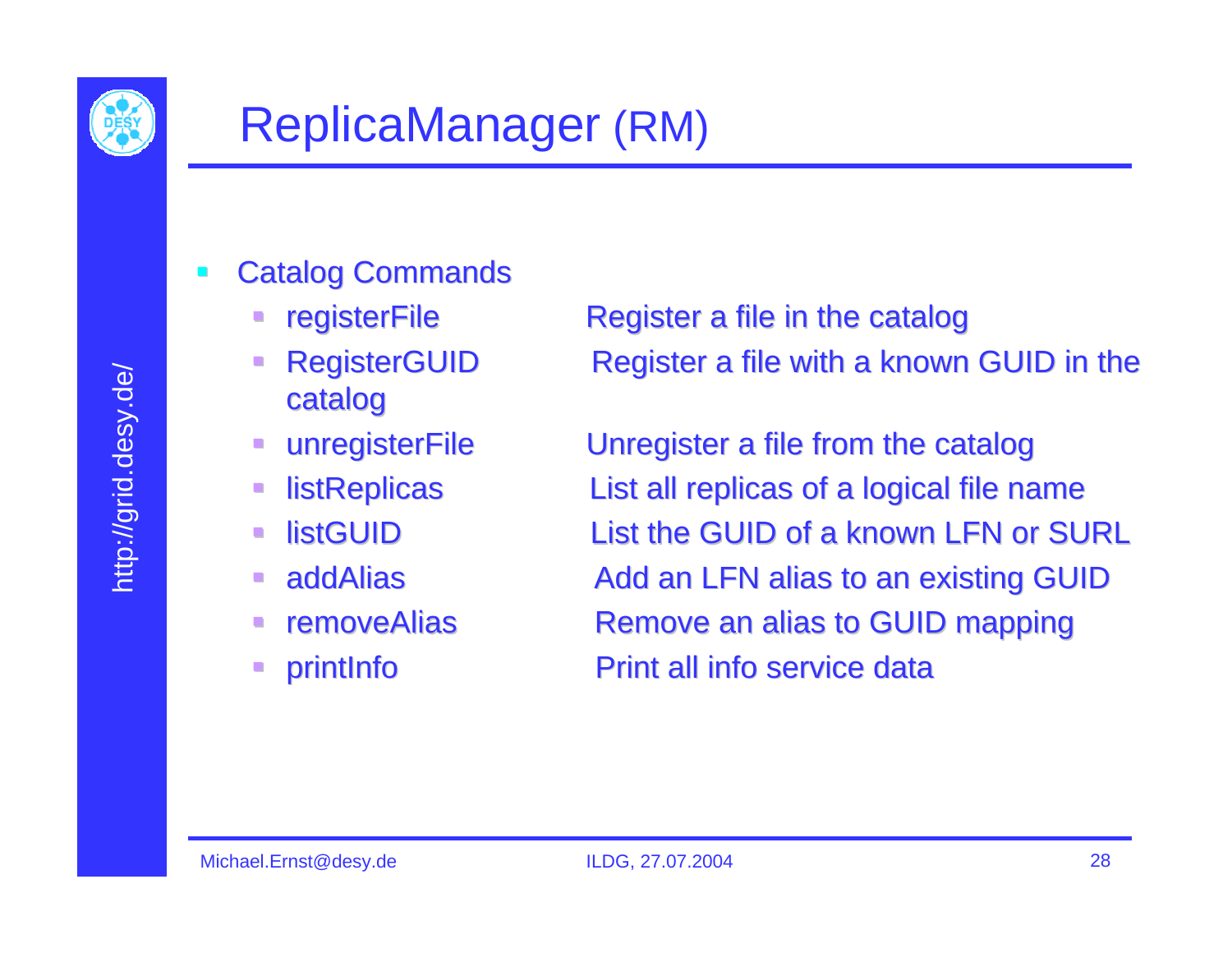

#### **File Transfer Commands**

- copyFile Copy a file to local store by using the LFN as source and a local destination
- $\overline{\mathbb{R}^2}$ list list list List the contents of a directory on an SE (SRM or GridFTP)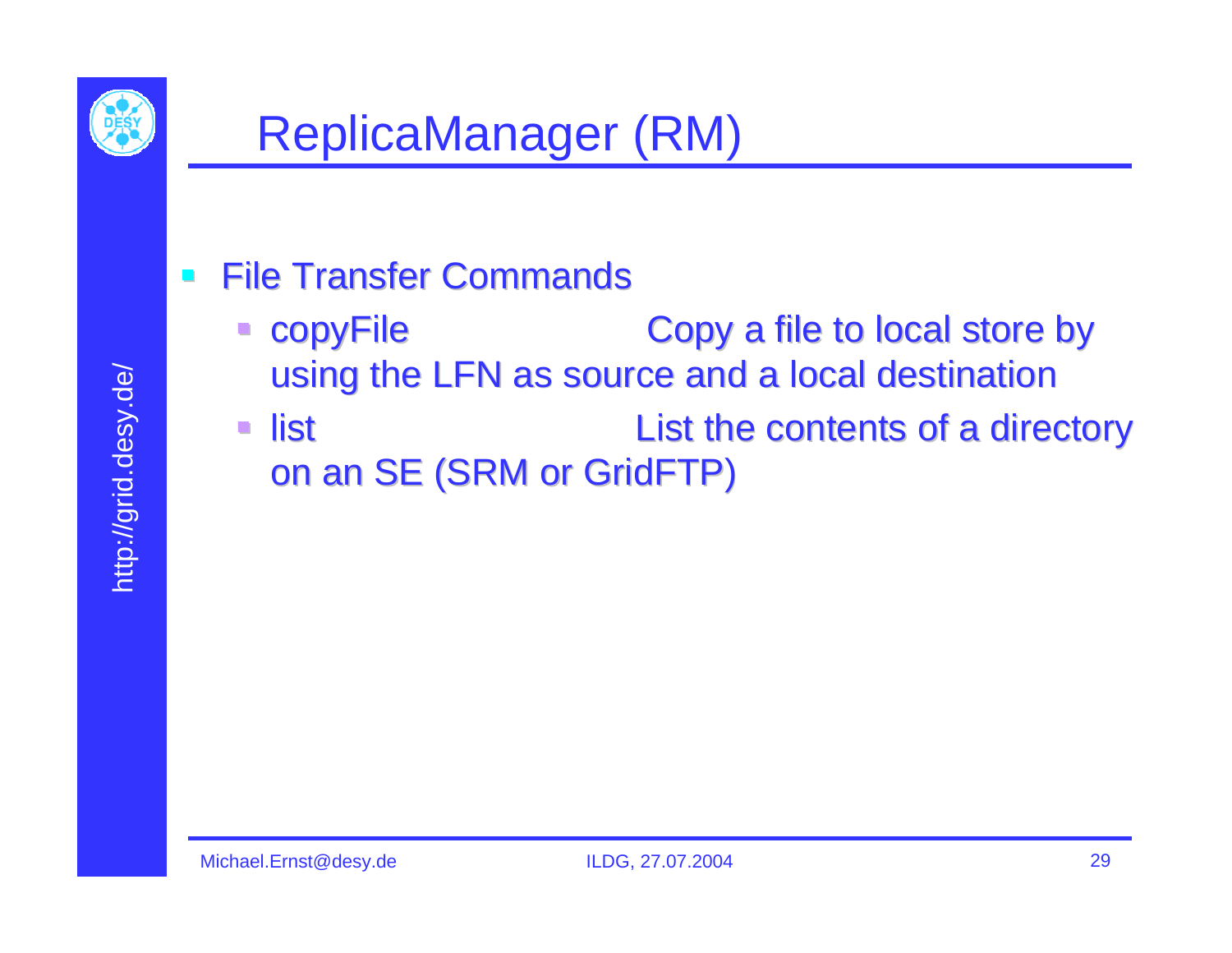

#### *Example of a simple Grid Job*

 $Requirements = other.GlueCEUniqueID == "grid-ce2.deg.de:2119/jobmanager-legpbs-short";$ 

Executable = "/bin/hostname";

StdOutput <sup>=</sup>"std.out";

```
StdError ="std.err";
```
OutputData  $=$  {

```
OutputFile="std.out"; 
LogicalFileName="lfn:my_test_result";
StorageElement="grid-se2.desy.de"
]
```
};

[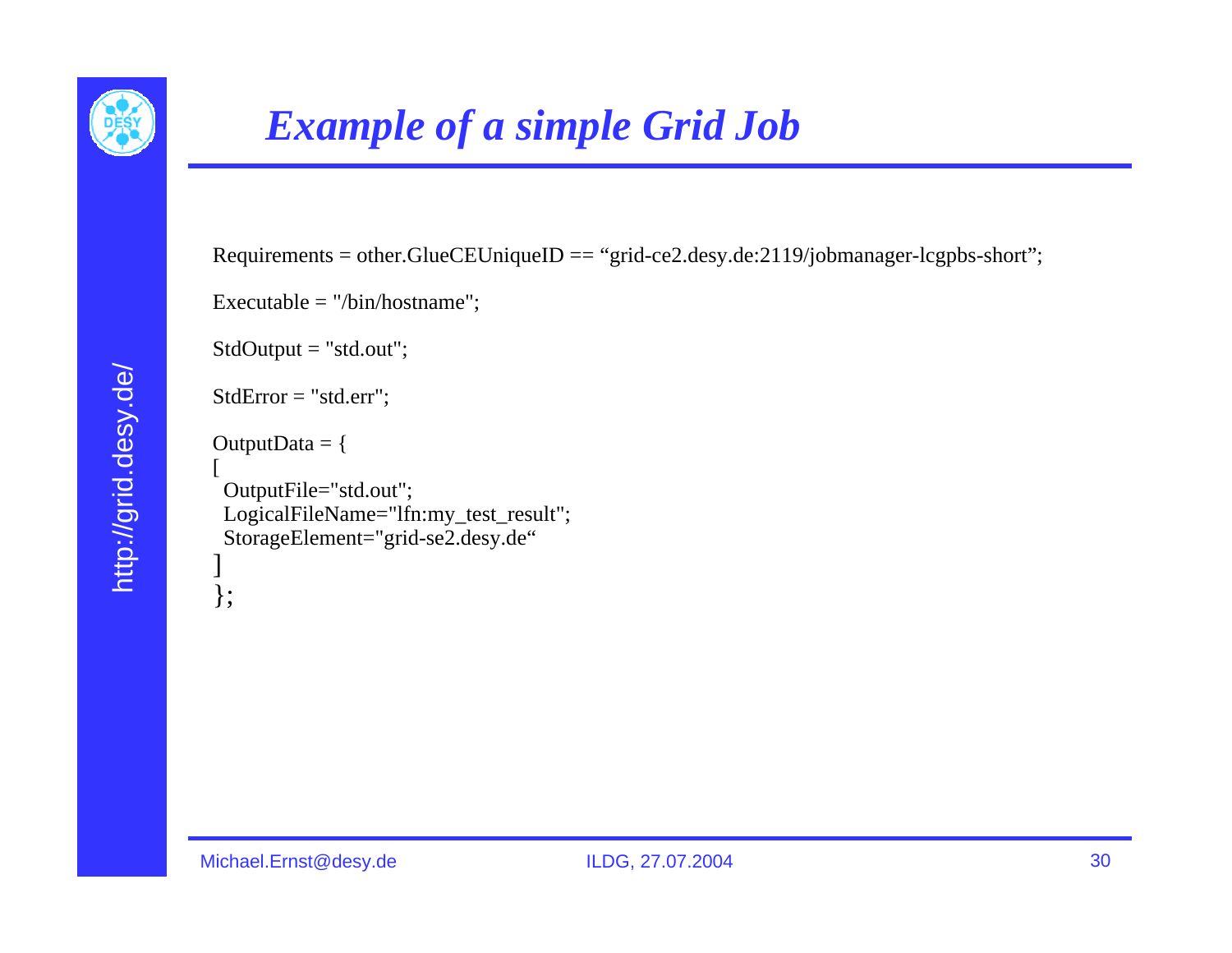

- $\mathbf{r}$ **Information that describes data files or data items**
- $\mathcal{L}$ Application-specific
	- Temperature, longitude, latitude, depth
	- Time, duration, sensor
- $\blacksquare$ Application-independent
	- creator, logical name, time created, access control
	- notion of a data collection—data collected during an experiment, data collected over a certain time interval
	- notion of a view--users might want to group the data in a way that they want to look at it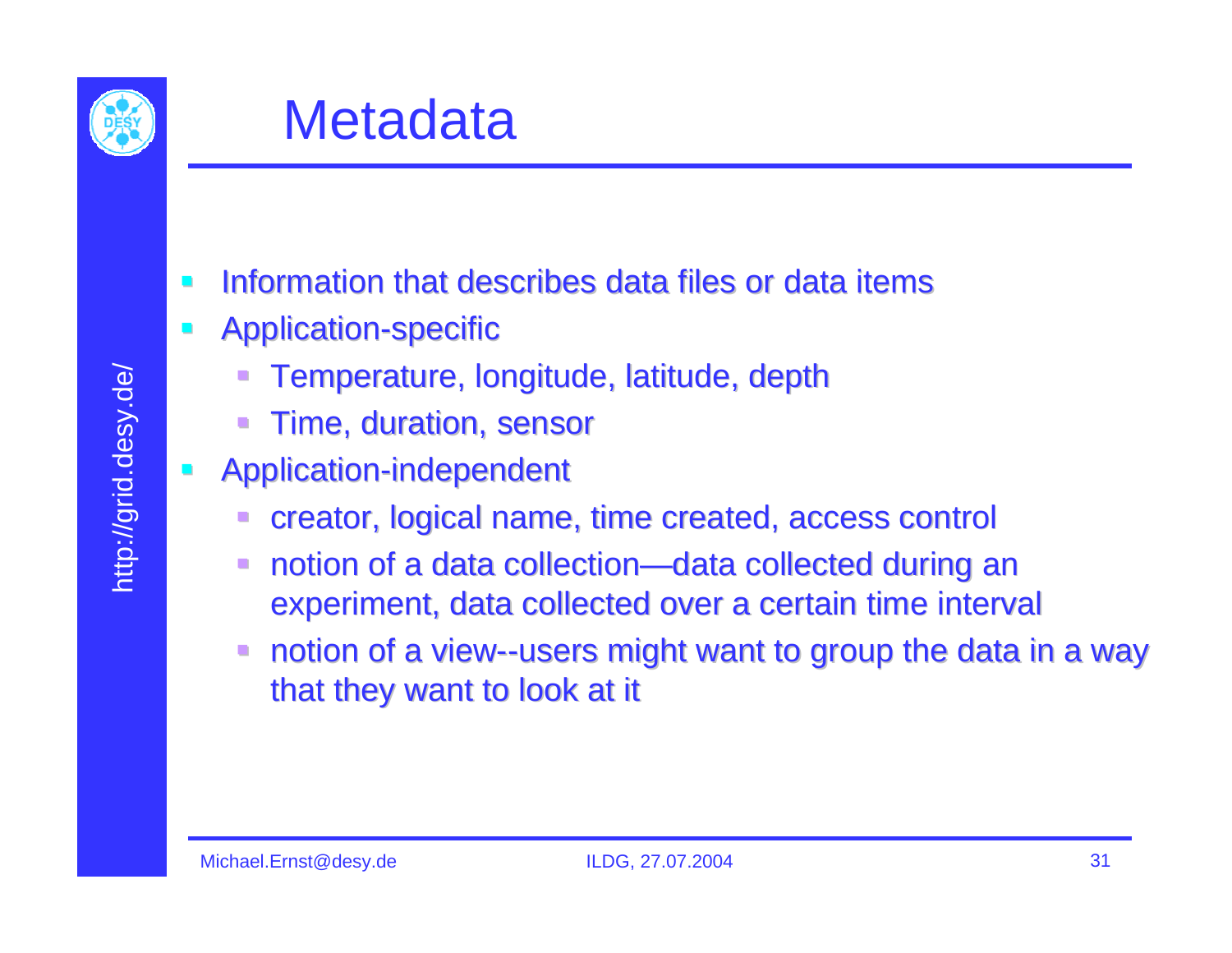

- **Physical file metadata** 
	- Depends on the actual location of the file
	- Depends on the characteristics of a given storage system
- Logical file metadata
	- How data files were created or modified
		- By whom, when, what process, or instrument, or what<br>simulation or analysis software was run on which<br>computational engine with which input parameters)
	- description of what the data stored in a file represent
		- precipitation measurements over South America for December 1998
		- **particle collisions at HERA for a period of 1 second**
	- file format information (e.g., netCDF vs. XML vs. ASCII vs. binary).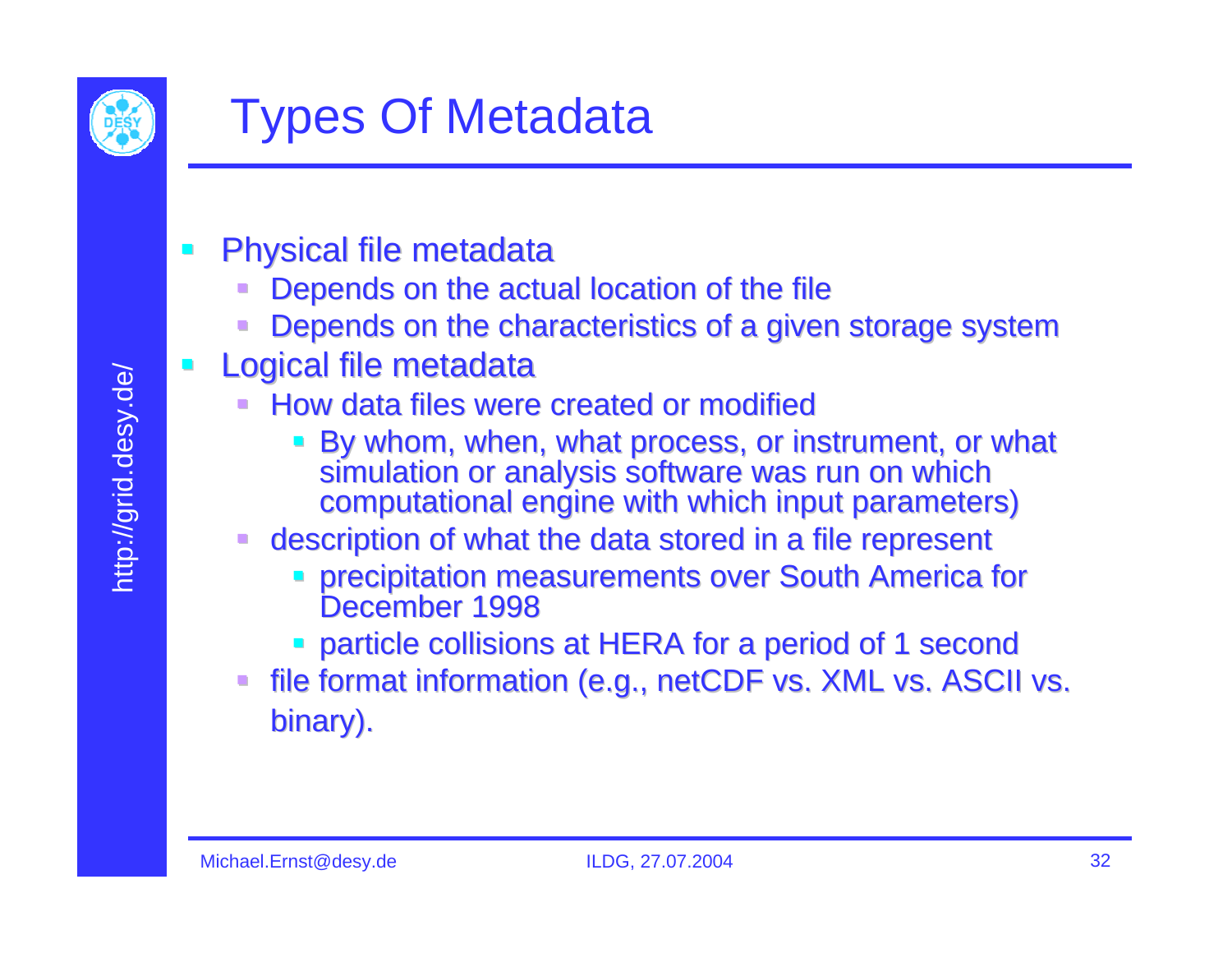

## MCS Usage Scenario

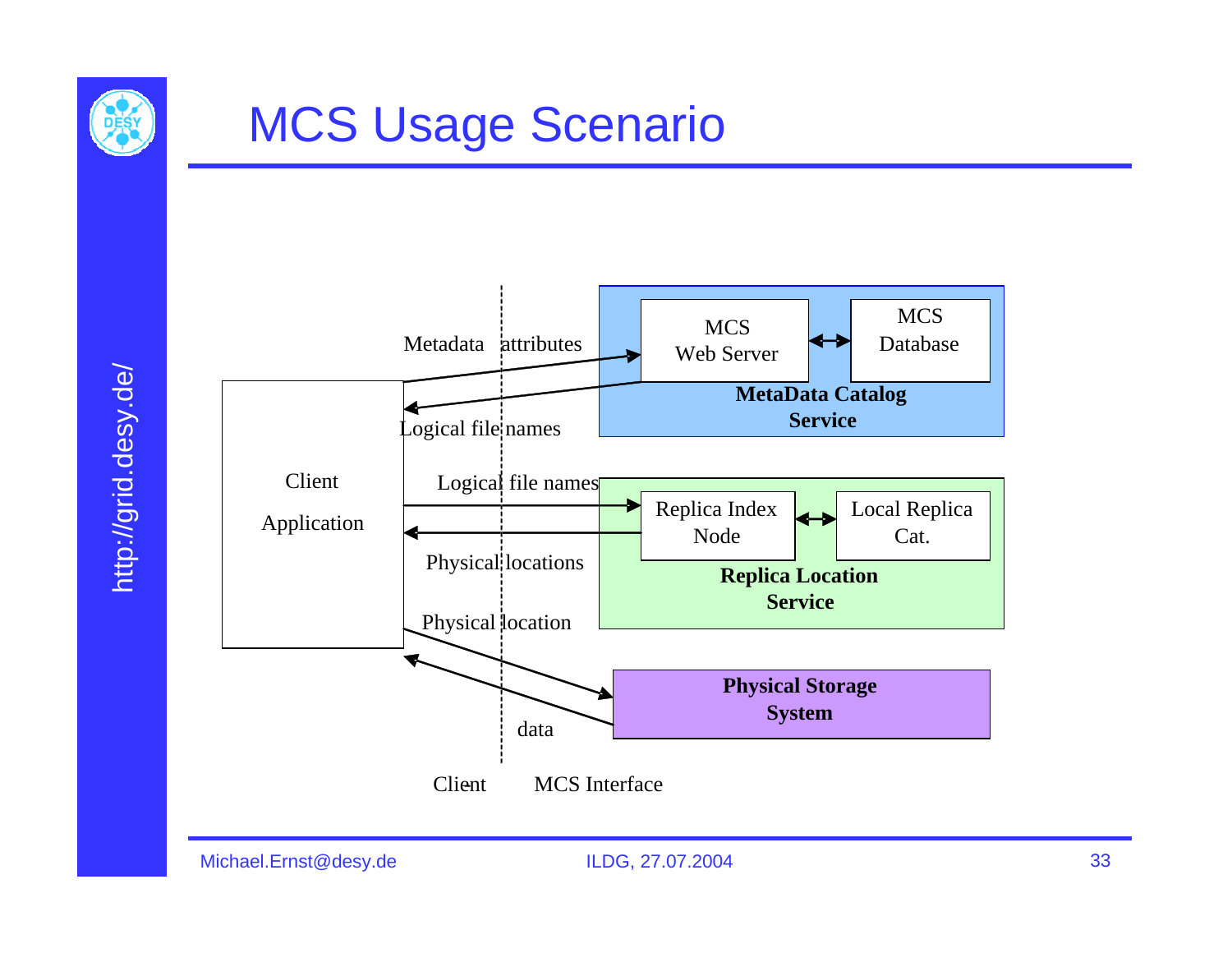

## Metadata Service

- *Storing attributes: Storing attributes:* 
	- provide a mechanism for storing various metadata attributes associated with logical files.
	- *Querying: Querying:*
		- return the names of all logical files that possess the attributes present in the queries
		- respond to queries about one or more attributes of a logical file.
	- *Extensibility Extensibility*:
		- support for user-defined attributes
		- capability to access application-specific metadata catalogs external to MCS
- *Consistency Consistency*:
	- maintain strict consistency over its contents maintain strict consistency over its contents
	- if the MCS is replicated, then all copies of the metadata database must be updated atomically database must be updated atomically

 $\blacksquare$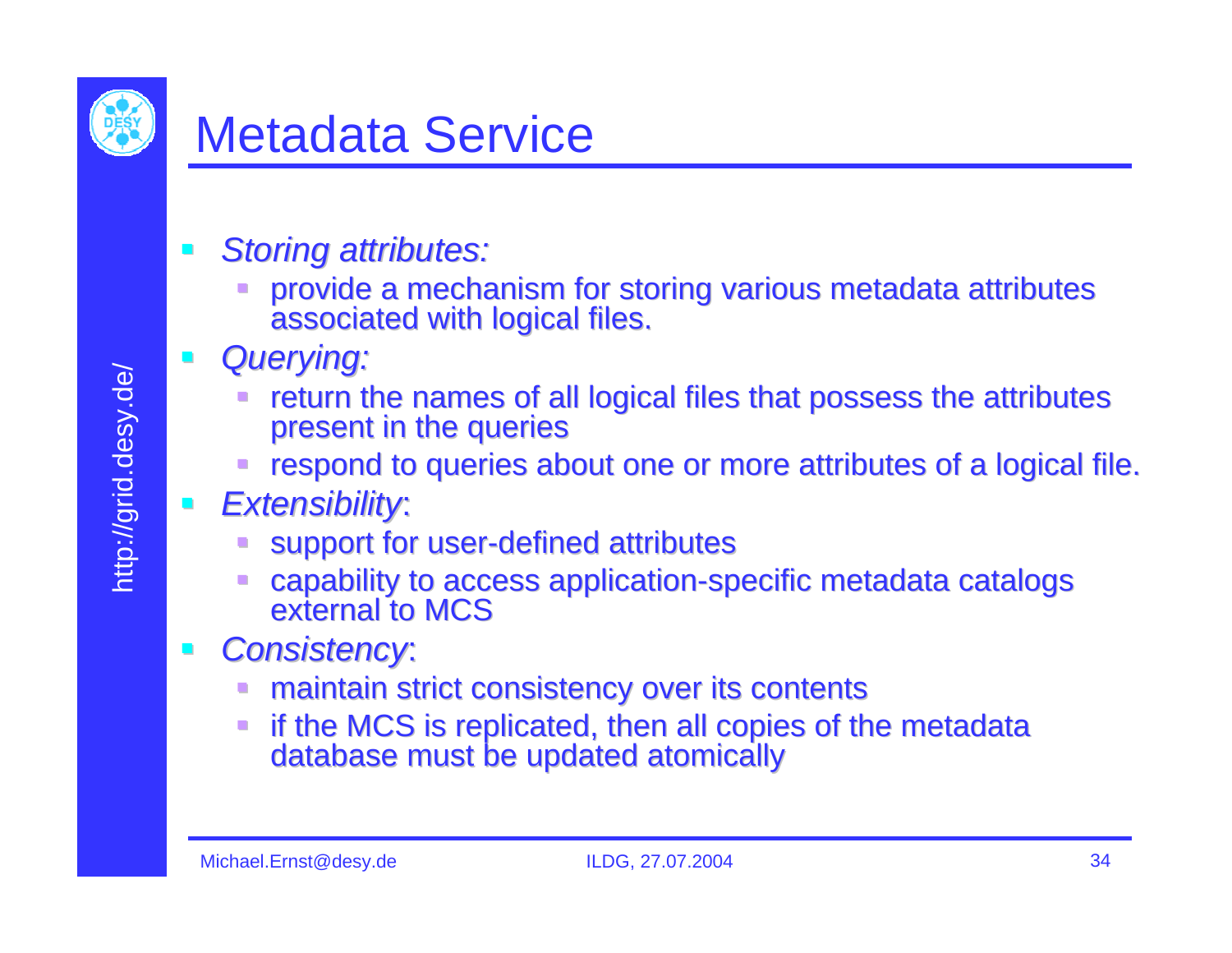

- *Support for logical collections Support for logical collections*:
	- Support a tree hierarchy of collections with well defined rules<br>for delegation of authorization rights to child collections.
	- Support simple queries that list the logical files in a collection
	- Respond to attribute-based queries on logical collections.
	- *Support for Support for authentication and authorization authentication and authorization*:
		- provide authentication based on the Grid Security Infrastructure (GSI)
		- provide authorization/access control provide authorization/access control
			- $\blacksquare$  based on attributes
			- Based on community policies in the Community Based on community policies in the Community **Authorization Service.**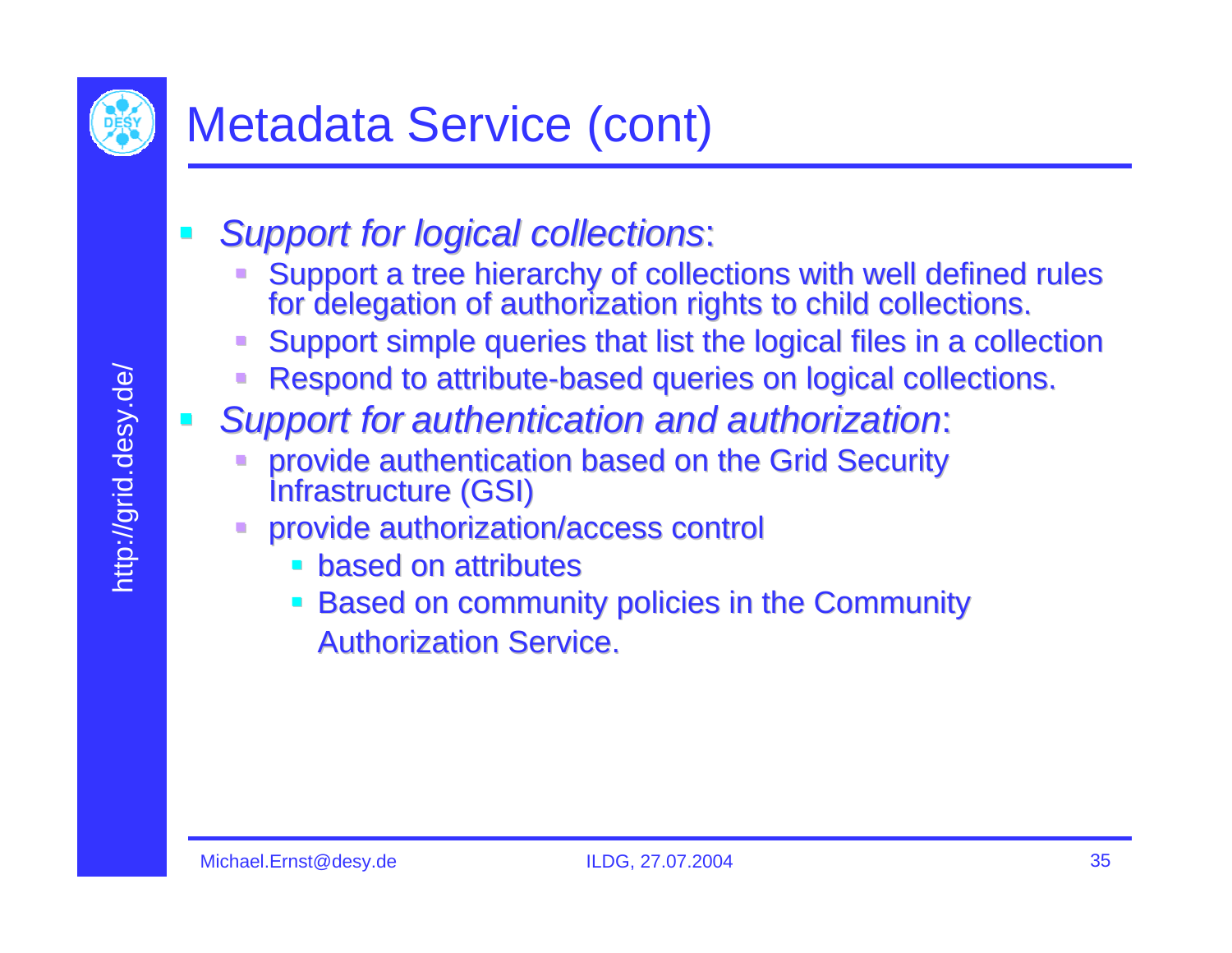

## Metadata Service (cont)

- **Support for Logical Views** 
	- Aggregate of any acyclic selection of logical files, logical collections or other logical views.
	- Logical files and logical collections may belong to many different logical views.
- **College**  *Creation information Creation information*
	- **record information about the creator of logical files, collections<br>and views as well as creation times.**
- $\blacksquare$  *Annotations Annotations*
	- allow users to add descriptive text as annotations to logical files, logical collections and logical views.
- *Audit records Audit records*
	- provide the ability to log all the accesses to a particular data<br>item, including the identity of the user and the action that was<br>performed.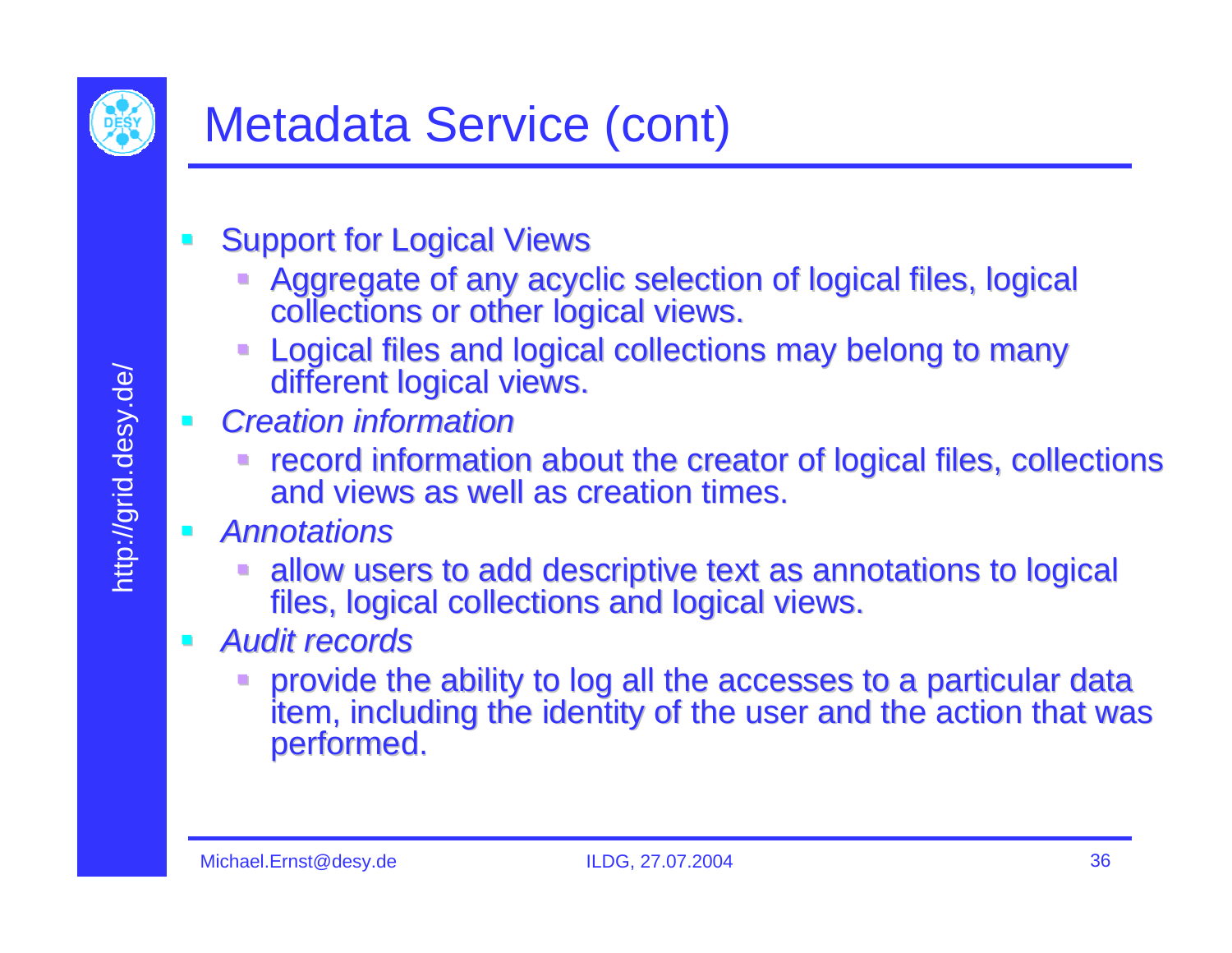## Metadata Service (cont)

- *Transformation history* 
	- provide the capability to store records of transformations on a dataset
		- its creation and subsequent processing.
		- the identity of data modifiers
		- information about analyses run and the input parameters used
- *Master copy support Master copy support*
	- $\mathbb{R}^2$ provide support for associating master copy attributes with logical files
	- $\Box$ answer queries about these attributes
	- provide a means of locating the master copy
- $\mathcal{L}_{\mathcal{A}}$  *Versioning Versioning*
	- $\Box$ provide support for multiple versions of a particular logical file.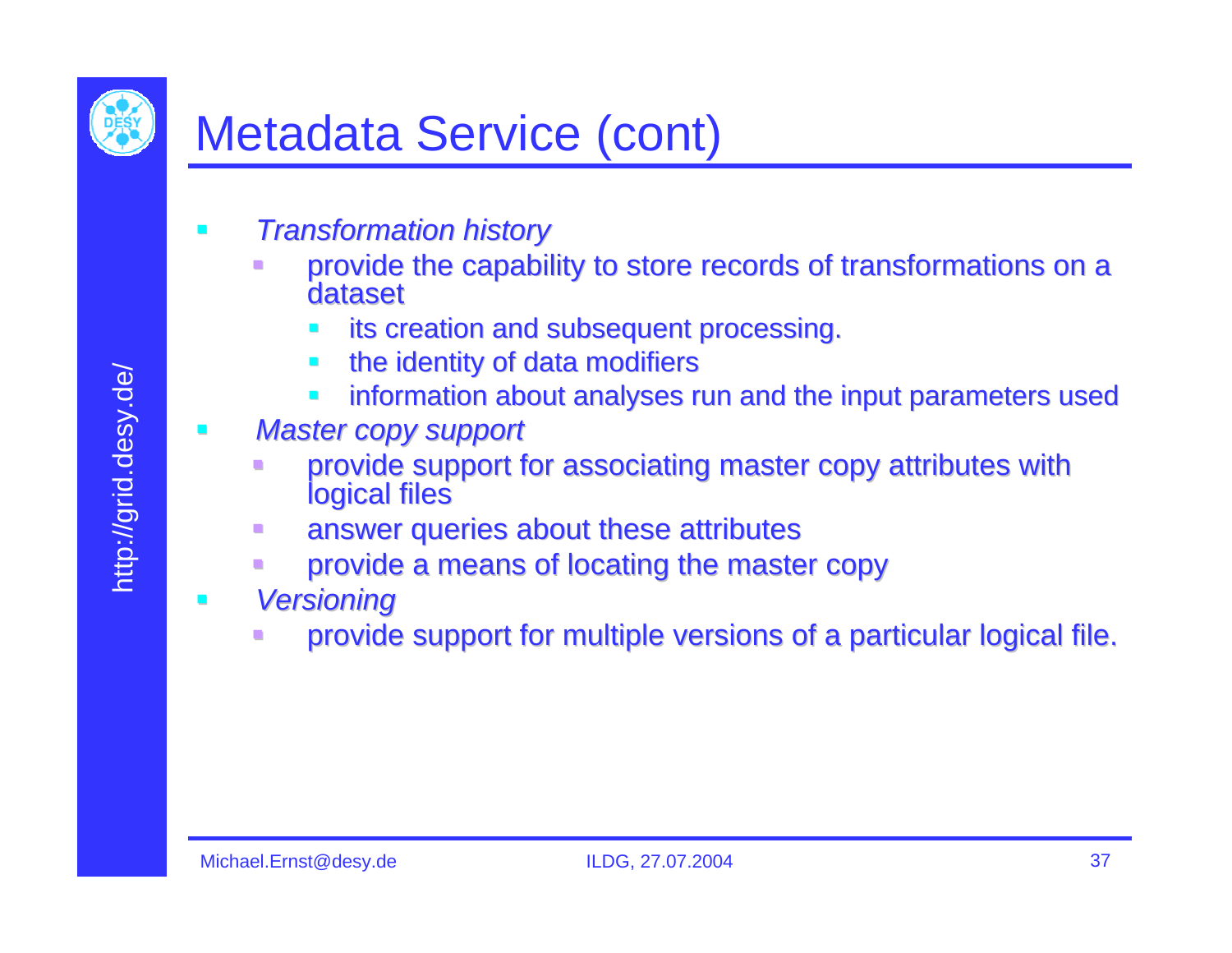

## Metadata Service (cont)

- *Support for containers Support for containers*
	- interface with an external container management service<br>that constructs containers and extracts individual files from within containers.
	- provide attributes that enable logical files to be associated with containers via a particular external container management system.
- *Performance: Performance:*
	- should provide short latencies on query and update<br>operations and support relatively high query and update rates.
- *Scalability: Scalability:*
	- should scale to support information about millions of<br>logical files and thousands of logical collections and<br>logical views.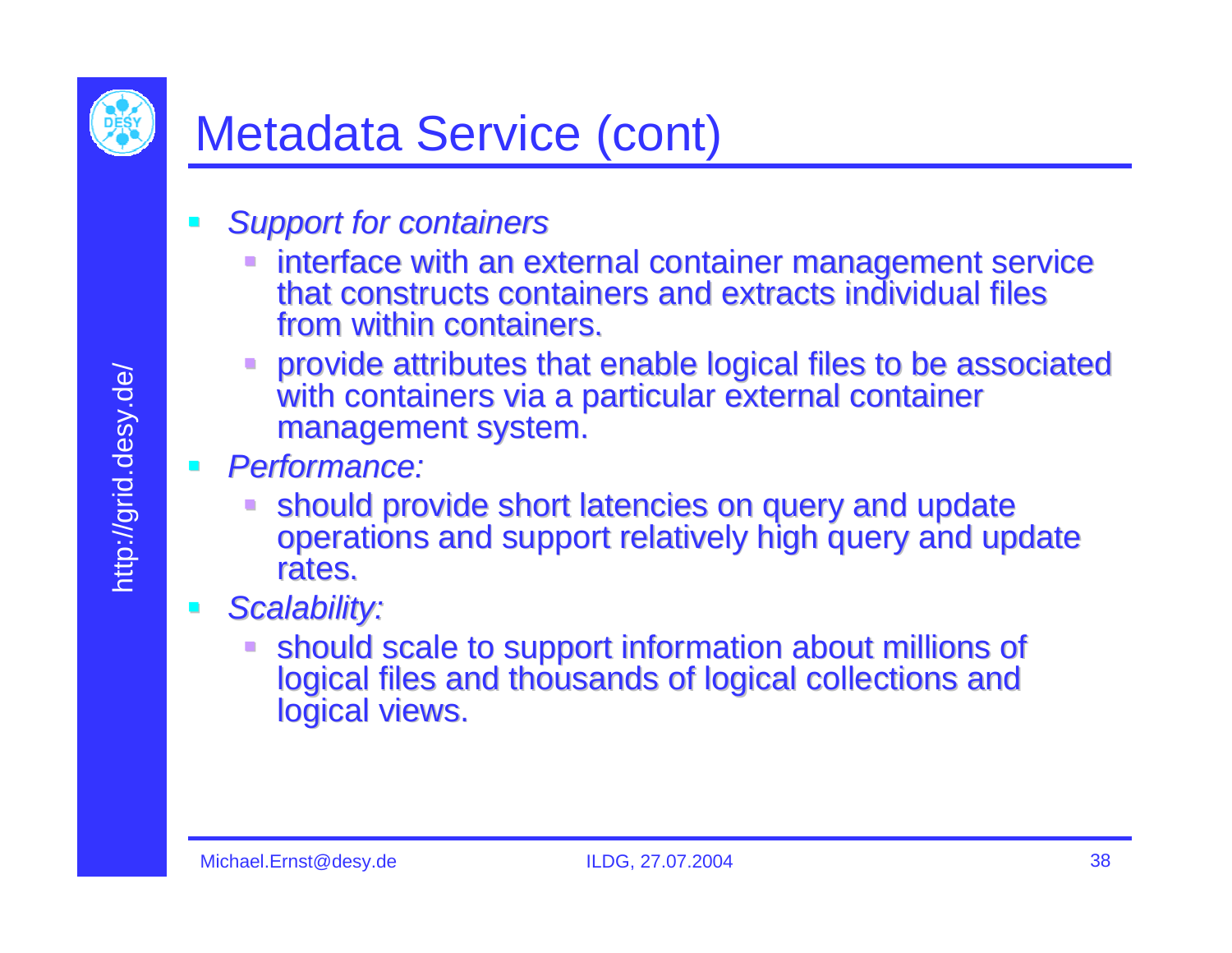

## Data Model

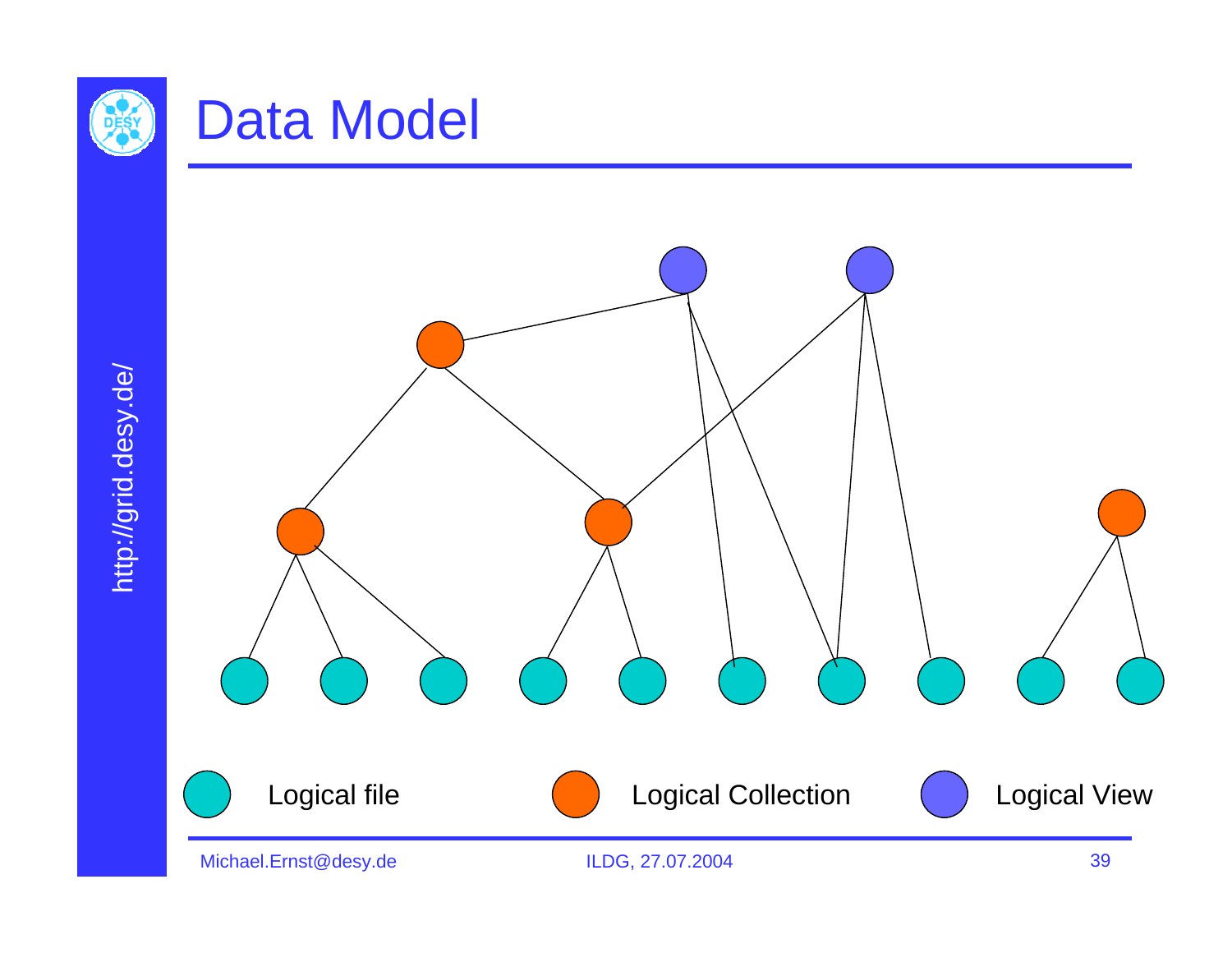

*logical file metadata: logical file metadata:*

- n logical file name
- **CO** data type
- **CO** version number version number
- $\blacksquare$ master copy—points to a Local Replica Catalog
- n **EXECONTAGINER INFORMATION**
- $\Box$ information about the creator
- $\blacksquare$ **EXEC** last modifier of the data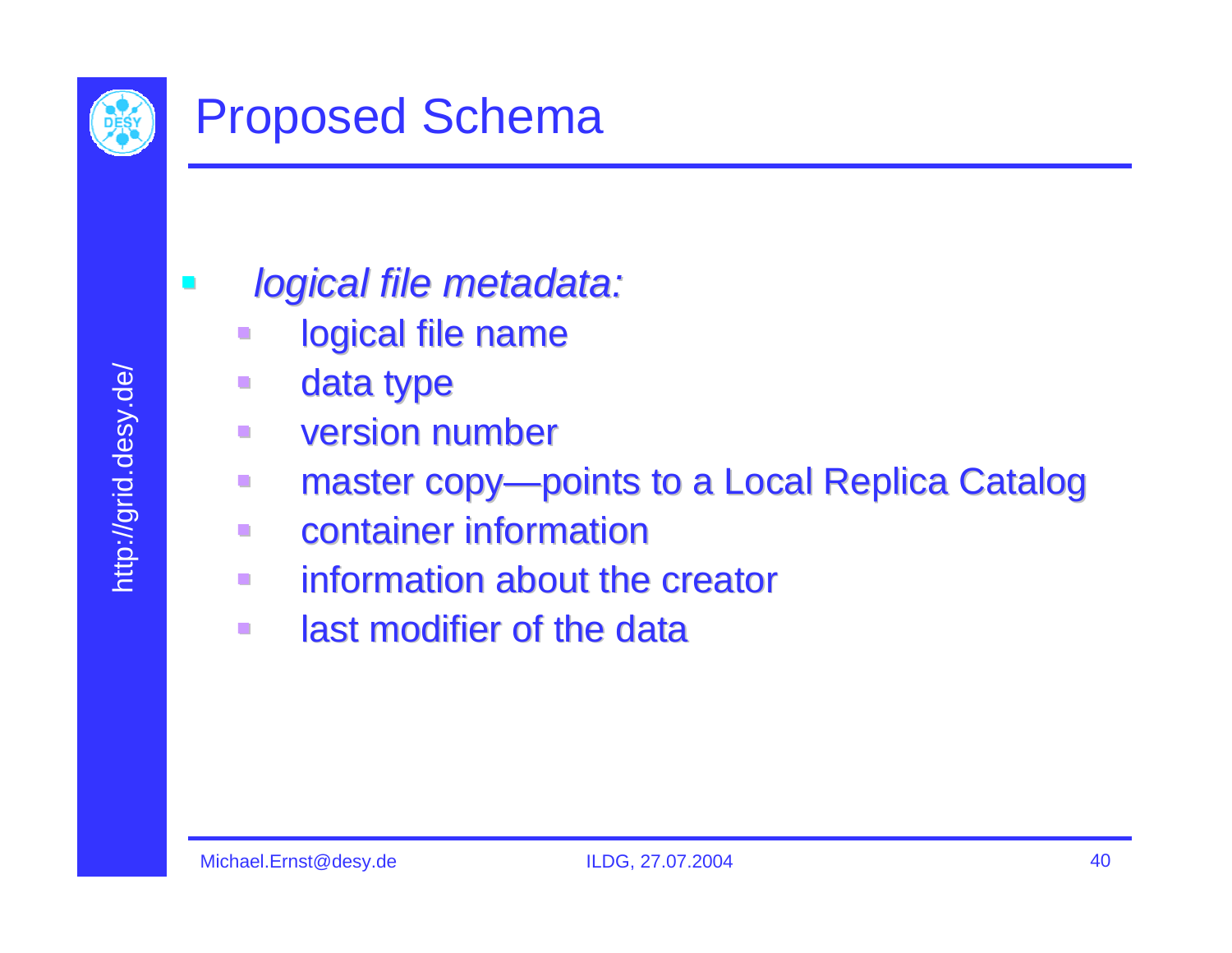

- *logical collection metadata logical collection metadata*:
	- **E** collection name
	- **description**
	- $\blacksquare$  set of files in a collection
	- $\blacksquare$  annotations on the collection
	- information about the creator and modifier(s)
	- $\Box$ collection hierarchy information (parent collection id)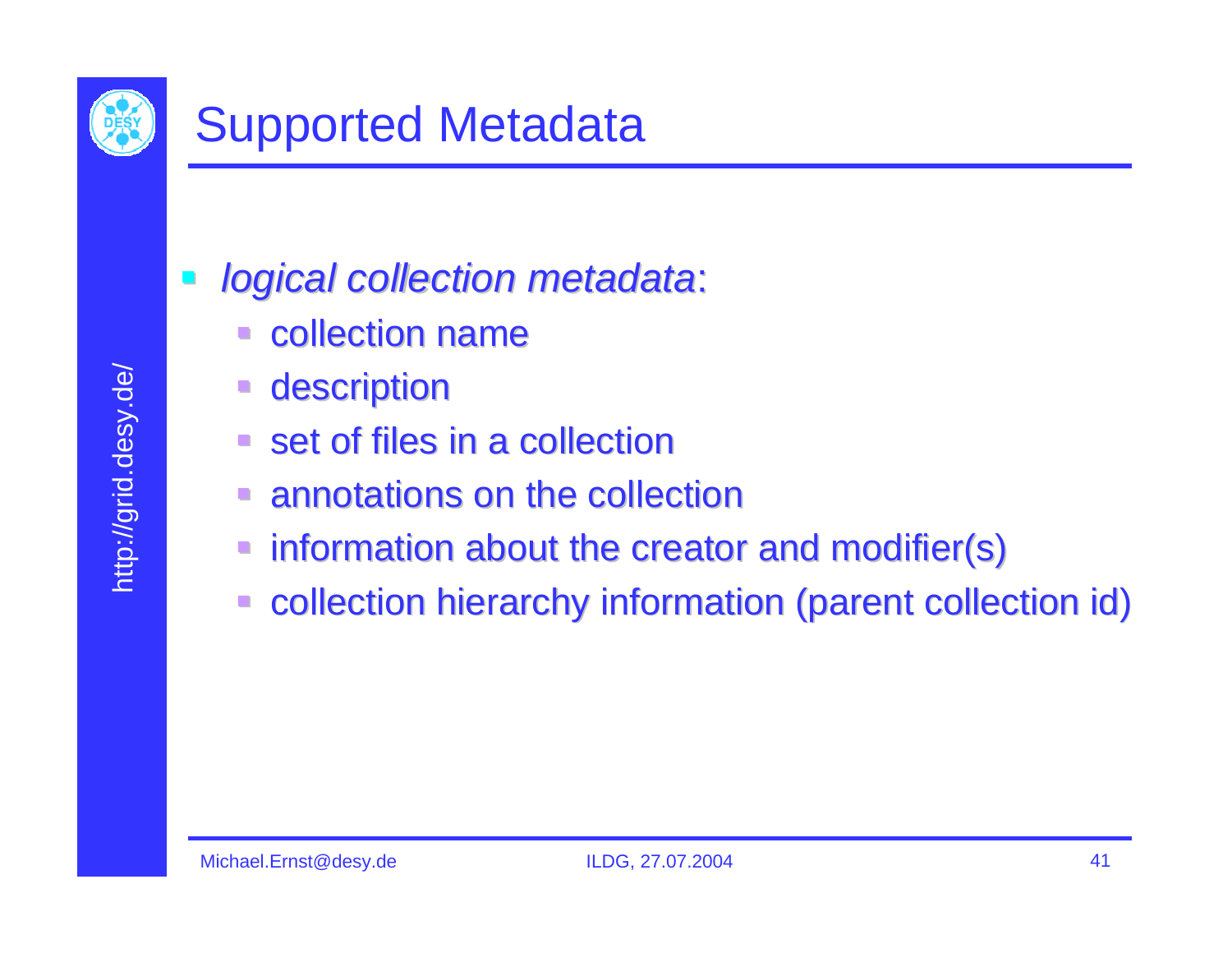

- *logical view metadata logical view metadata* 
	- $\blacksquare$  view name
	- $\blacksquare$  view attributes
	- description
	- view creator and/or modifier
	- logical files, collections, sub views within a view.
- *authorization metadata ization metadata*
	- $\blacksquare$  used in the absence of an external authorization service (CAS)
	- specifies access privileges on logical files or collections.
- $\mathbf{r}$ **u** *writers* of metadata
	- includes contact information
- $\mathcal{L}_{\mathcal{A}}$  *audit metadata audit metadata*
	- records actions performed via the metadata service

 $\mathcal{L}^{\mathcal{A}}$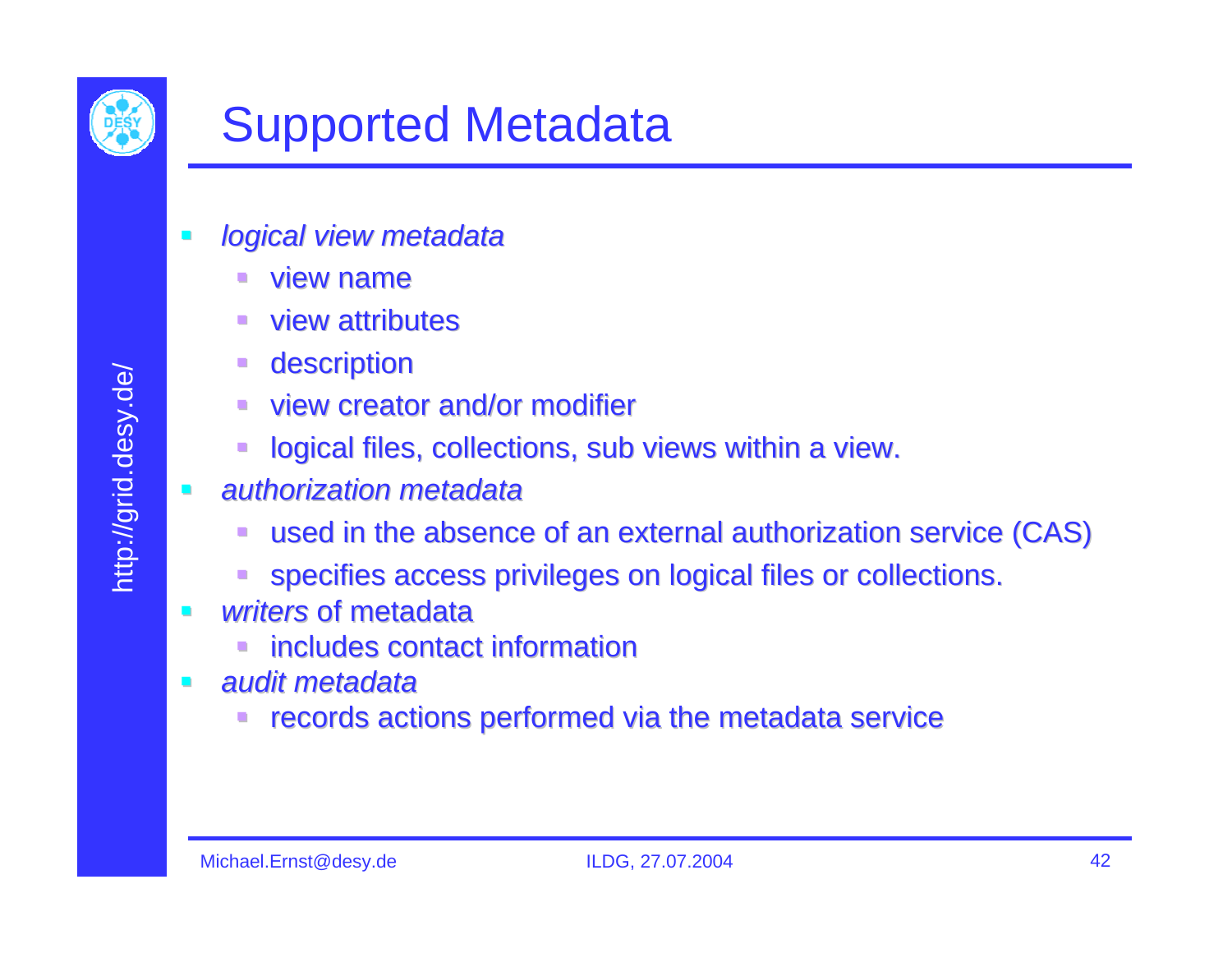

## Supported Metadata

- *annotation metadata annotation metadata* 
	- $\mathcal{L}^{\mathcal{L}}$ used to describe logical files, collections, and views
	- $\Box$ **Timestamped**
	- *external catalog access external catalog access* 
		- provides information needed to contact external metadata catalogs
- **E** *user-defined metadata*, attributes on
	- logical files
	- $\mathcal{L}$ logical collections
	- $\Box$ logical views
	- $\mathcal{L}_{\mathcal{A}}$ provides extensibility beyond pre-defined metadata attributes
- **Creation history** 
	- $\mathbb{R}^2$ Initially, textual description
	- $\Box$ Eventually, more complex provenance information that can be queried

П

 $\mathcal{L}^{\mathcal{A}}$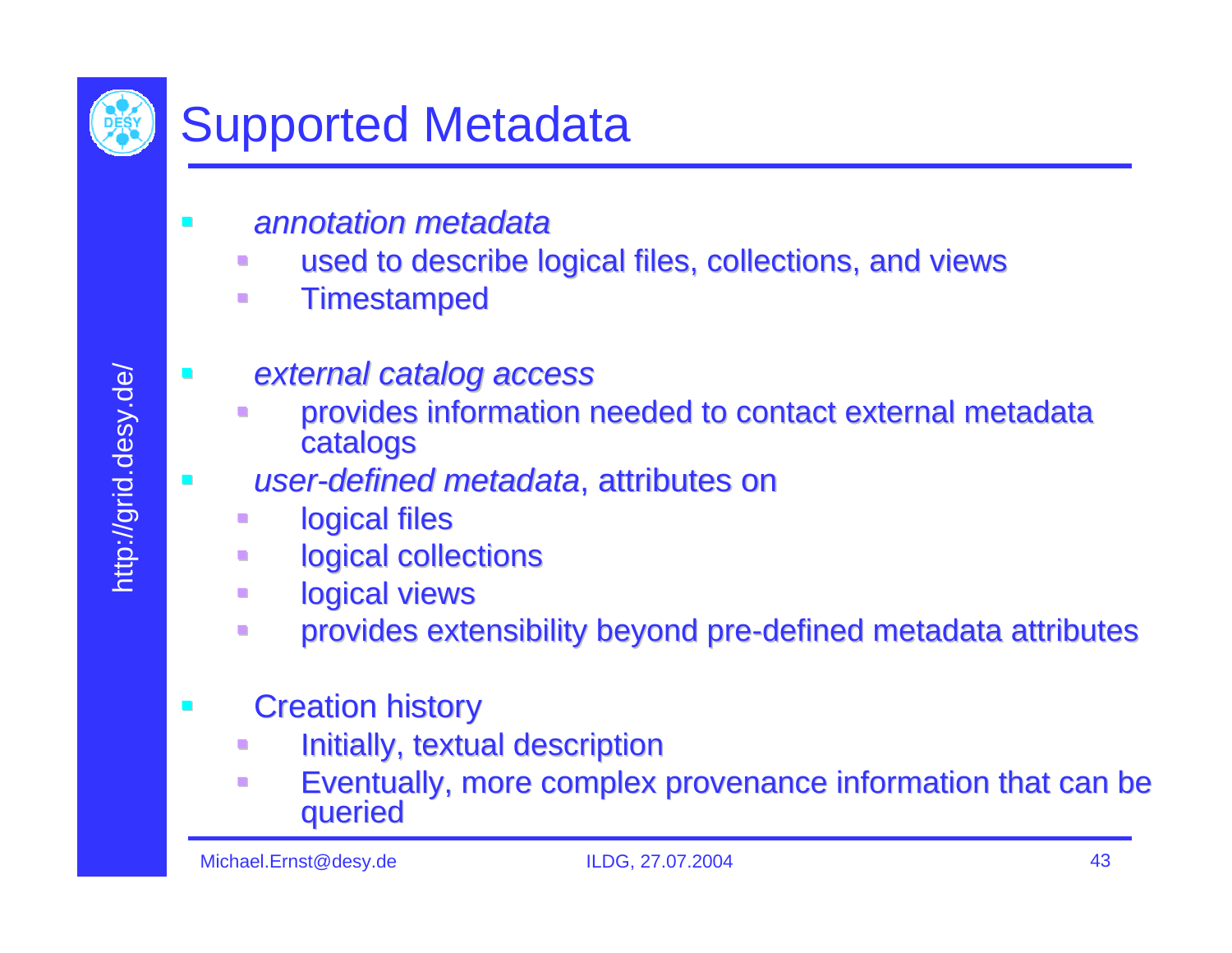

# Authorization Information

- $\overline{\phantom{a}}$ associated with both individual logical files and logical collections.
- $\blacksquare$ must be maintained for both individual users and a Community Authorization Service (CAS or VOMS).
- $\blacksquare$ logical collections allow authorization on groups of files without requiring that permissions be specified on each logical file.
- $\overline{\phantom{a}}$ a logical file may belong to at most one logical collection
- $\blacksquare$ the access permissions for a collection apply to all logical files within the collection.
- $\blacksquare$ in addition to the permissions specified on the collection, the user might impose additional access restrictions on individual logical files.
- $\blacksquare$ the access to the file attributes is the determined by the intersection of the access permissions on the file and collection.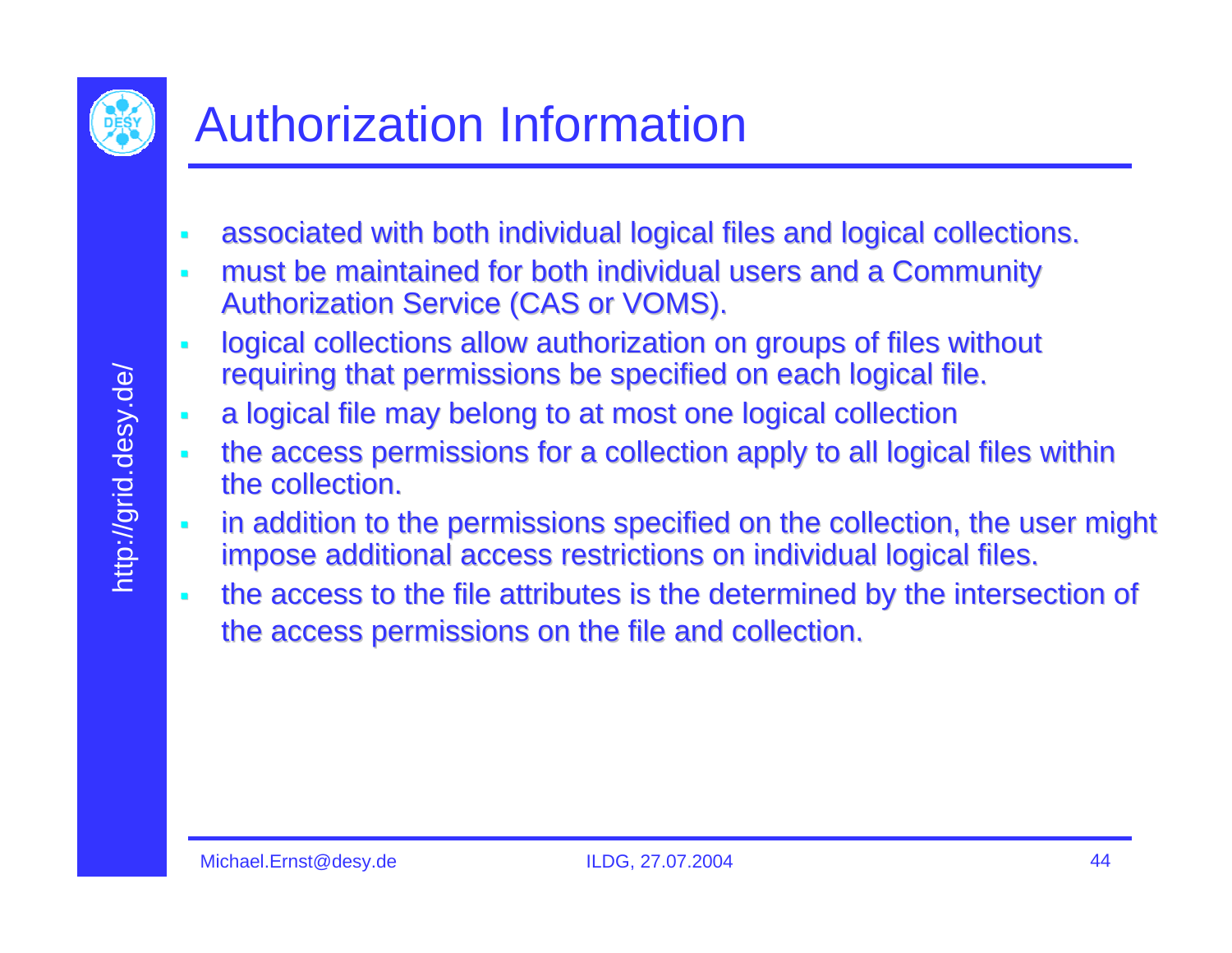

## Accessing external catalogs

- $\blacksquare$ The user or application can then use this information to further query the external catalog
- $\mathcal{L}$ 
	- External\_Data\_id The domain or application specific data identifier used in the external database
- $\mathcal{L}$
- $\mathcal{L}_{\mathcal{A}}$
- $\mathcal{L}_{\mathcal{A}}$
- $\blacksquare$
- $\mathcal{L}_{\mathcal{A}}$
- $\blacksquare$ database is located

Database\_type The external database type (relational or XML)

- Database\_name The name of the database
- Database\_desc General description of database content
- Table name The table in the external database
- Host\_name The hostname where the external database is located
- Host\_address The ip address of the host where the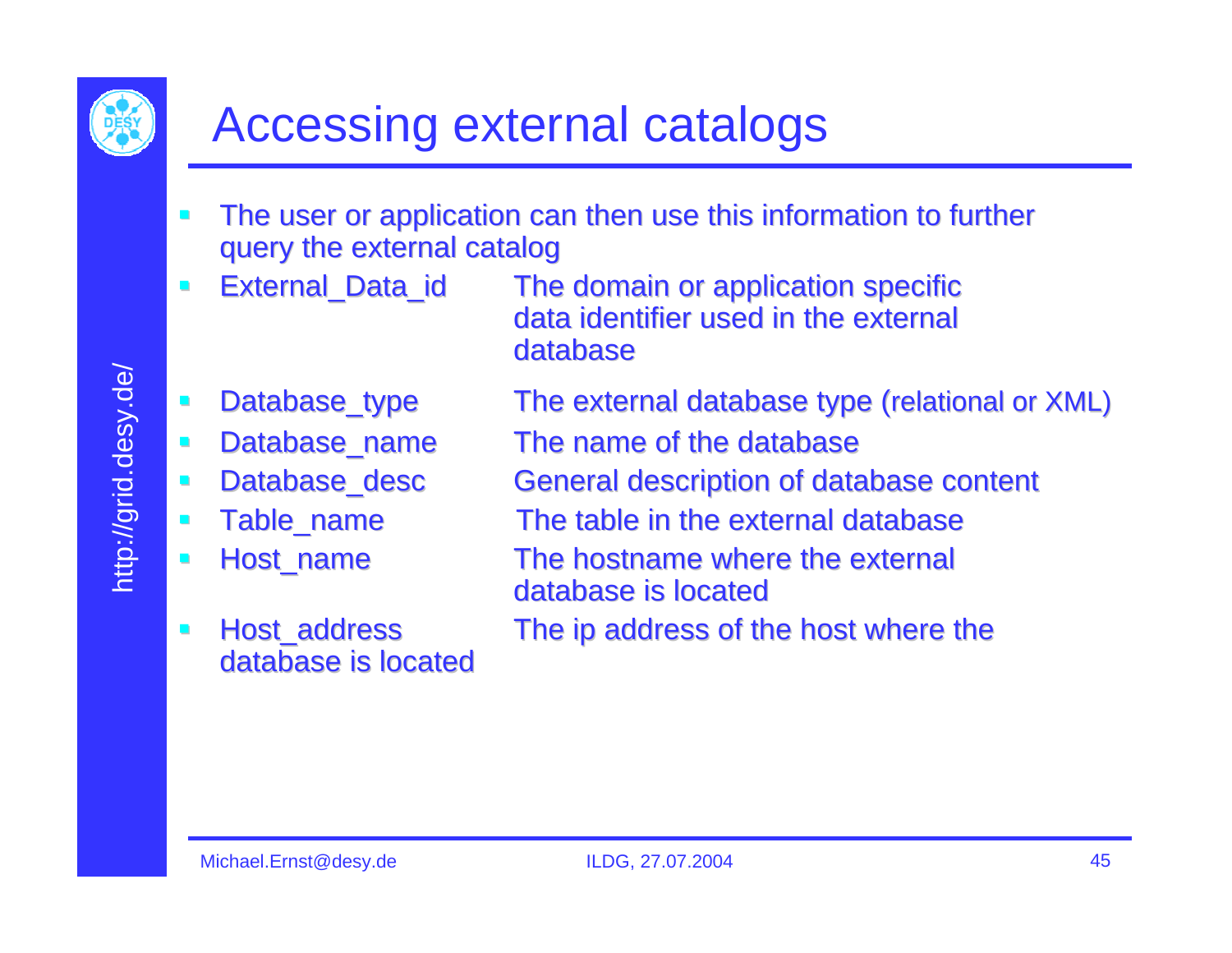

- **Initial Implementation** 
	- Simple, centralized Metadata Service
	- based on open source relational database<br>technology.

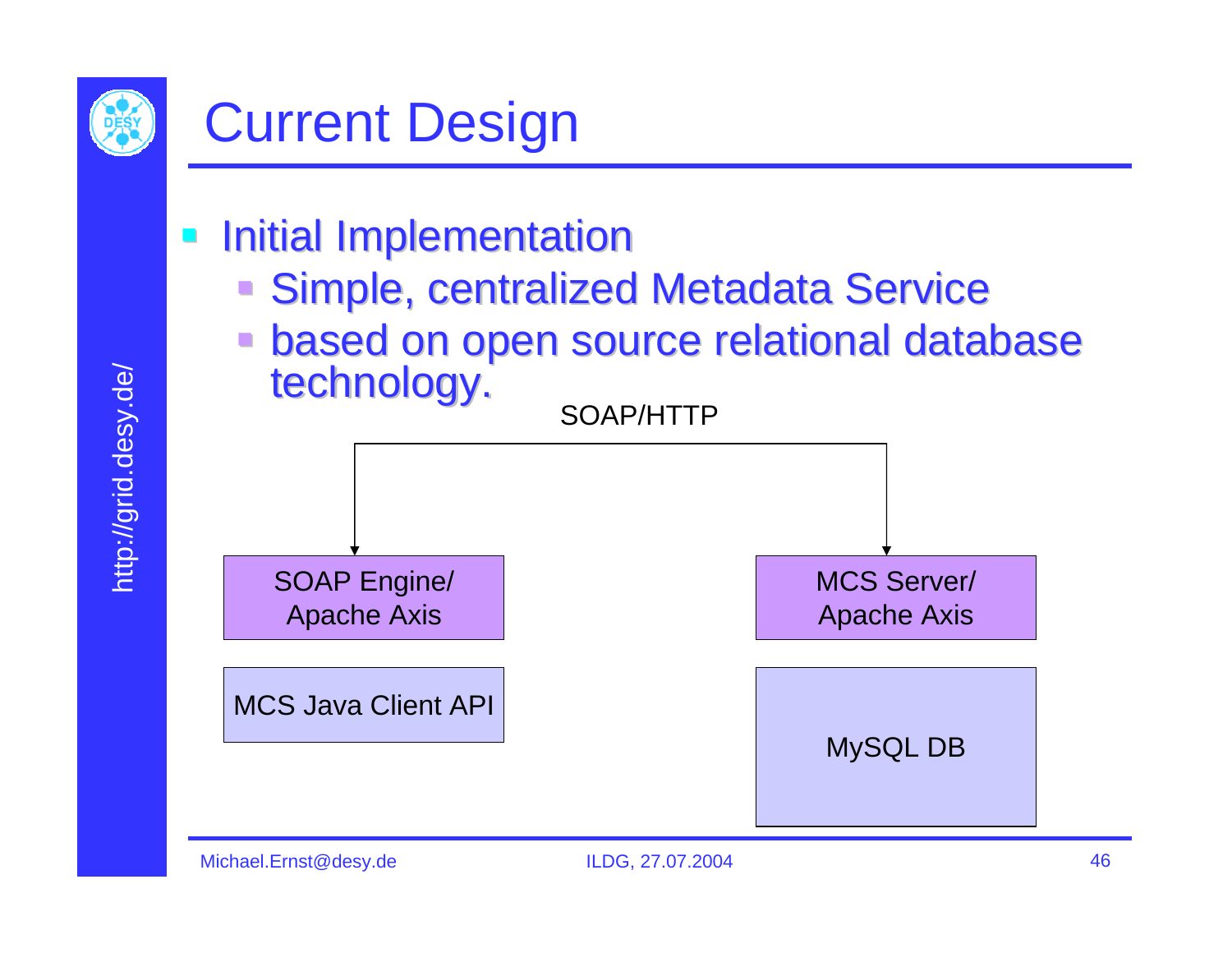

## Current Functionality

#### **COL <u><b>Alla Access**</u>

- $\mathcal{L}$ Querying Database based on attributes Querying Database based on attributes
- $\blacksquare$ Querying attributes of an object Querying attributes of an object
- $\mathcal{C}$ Querying collection or view contents Querying collection or view contents
- $\mathcal{C}$ Querying based on user defined attributes Querying based on user defined attributes
- $\overline{\phantom{a}}$ **Retrieving XML metadata**

#### **Data Publishing Data Publishing**

- Creating a logical file, collection or a view Creating a logical file, collection or a view
- $\mathcal{L}$ **Modifying attributes**
- $\mathcal{C}$ Deleting a logical file, collection or a view
- $\mathcal{C}$ Annotating a logical file, collection or a view Annotating a logical file, collection or a view
- $\mathcal{C}$ Adding contents to a view
- $\mathcal{L}$ **Storing XML metadata**
- $\mathcal{L}$ Grant/revoke authorization (dn based)

 $\blacksquare$